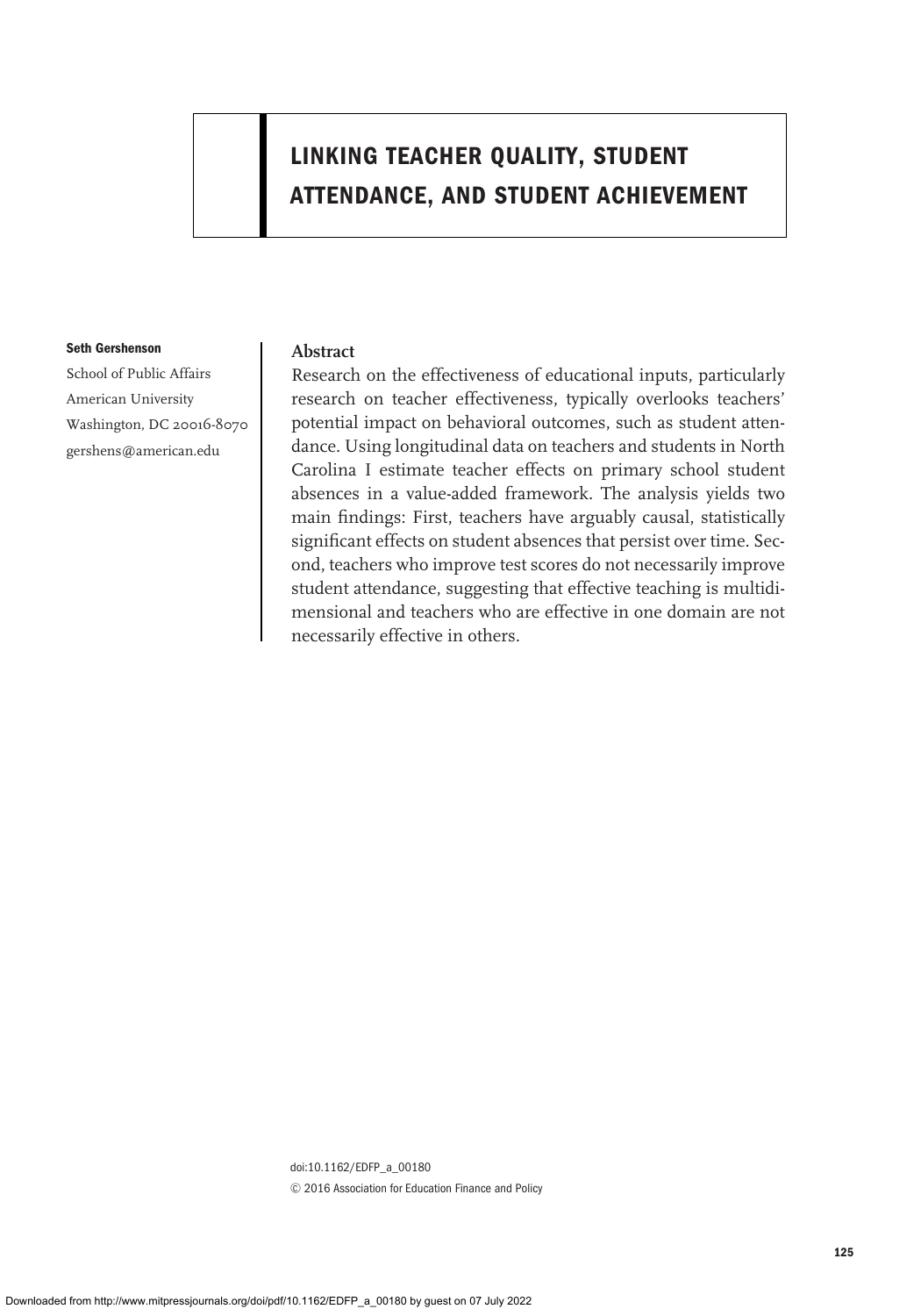# **1. INTRODUCTION**

Research on the technology of skill formation routinely finds evidence of a direct causal relationship between character skills and long-run socioeconomic outcomes (Heckman, Stixrud, and Urzua 2006; Cunha, Heckman, and Schennach 2010).<sup>1</sup> For example, character skills such as conscientiousness, motivation, and self discipline predict important socioeconomic outcomes such as educational attainment, employment, earnings, marriage, and crime (e.g., Jacob 2002; Borghans et al. 2008; Almlund et al. 2011; Lundberg 2012, 2013; Heckman and Kautz 2013; Jackson 2013). Attendance is an objectively measurable behavior that is correlated with at least three of the "Big Five" character skills identified by psychologists: Attendance is positively associated with conscientiousness (Duckworth et al. 2007) and negatively associated with neuroticism and low levels of agreeableness (Lounsbury et al. 2004).<sup>2</sup> Conscientiousness is a character skill that is valued in the labor market (Heckman and Kautz 2013) and regular attendance is highly valued by employers (Morrison et al. 2011; Lerman 2013; Pritchard 2013). Similarly, regular school attendance is positively associated with academic achievement (Gottfried 2009; Aucejo and Romano 2013; Gershenson, Jacknowitz, and Brannegan 2015) and negatively associated with grade retention (Nield and Balfanz 2006), drug use (Hallfors et al. 2002), and dropping out of school (Rumberger and Thomas 2000).

As a result, identifying the educational inputs and interventions that improve students' attendance is likely of interest to both educators and policy makers. Most interventions, however, are designed to increase cognitive skills, as measured by standardized tests, and evaluated accordingly (Heckman 2000). This is despite the facts that character skills are more malleable than cognitive skills (Cunha and Heckman 2008; Heckman 2000) and such a focus on testing may cause teachers and schools to divert resources away from nontested skills (Baker et al. 2010; Harris 2011). A similar critique applies to the large literature on teacher effectiveness, despite widespread agreement that teachers are the most important school-provided educational input (e.g., Rivkin, Hanushek, and Kain 2005; Clotfelter, Ladd, and Vigdor 2007; Goldhaber 2007; Harris 2011) and the fact that teachers likely affect students' development in numerous areas outside the reading and math skills measured by standardized tests (Ladd and Sorensen 2014).

The current study contributes to this gap in the literature by estimating teacher effects on primary school students' absences in a value-added (VA) framework. This work complements research by Jackson (2013) on ninth-grade teachers' effects on an index of noncognitive skills, as at least some of the mechanisms through which teachers affect primary school attendance likely differ from the ways that teachers affect secondary school attendance.3 Moreover, identifying the educational inputs that improve the attendance of younger students is particularly important given that character skills are shaped by children's early environments (Heckman, Stixrod, and Urzua 2006),

<sup>1</sup>. Character skills encompass a variety of skills and behaviors that have previously been referred to as noncognitive skills, noncognitive ability, soft skills, character traits, personality traits, and sociobehavioral skills, among other names (Heckman and Kautz 2013).

<sup>2.</sup> The Big Five character skills are Openness, Conscientiousness, Extraversion, Agreeableness, and Neuroticism (OCEAN) (Heckman and Kautz 2013, pp. 10–12).

<sup>3.</sup> Student absences, suspensions, grade promotion, and grade point average comprise the noncognitive index used in Jackson (2013).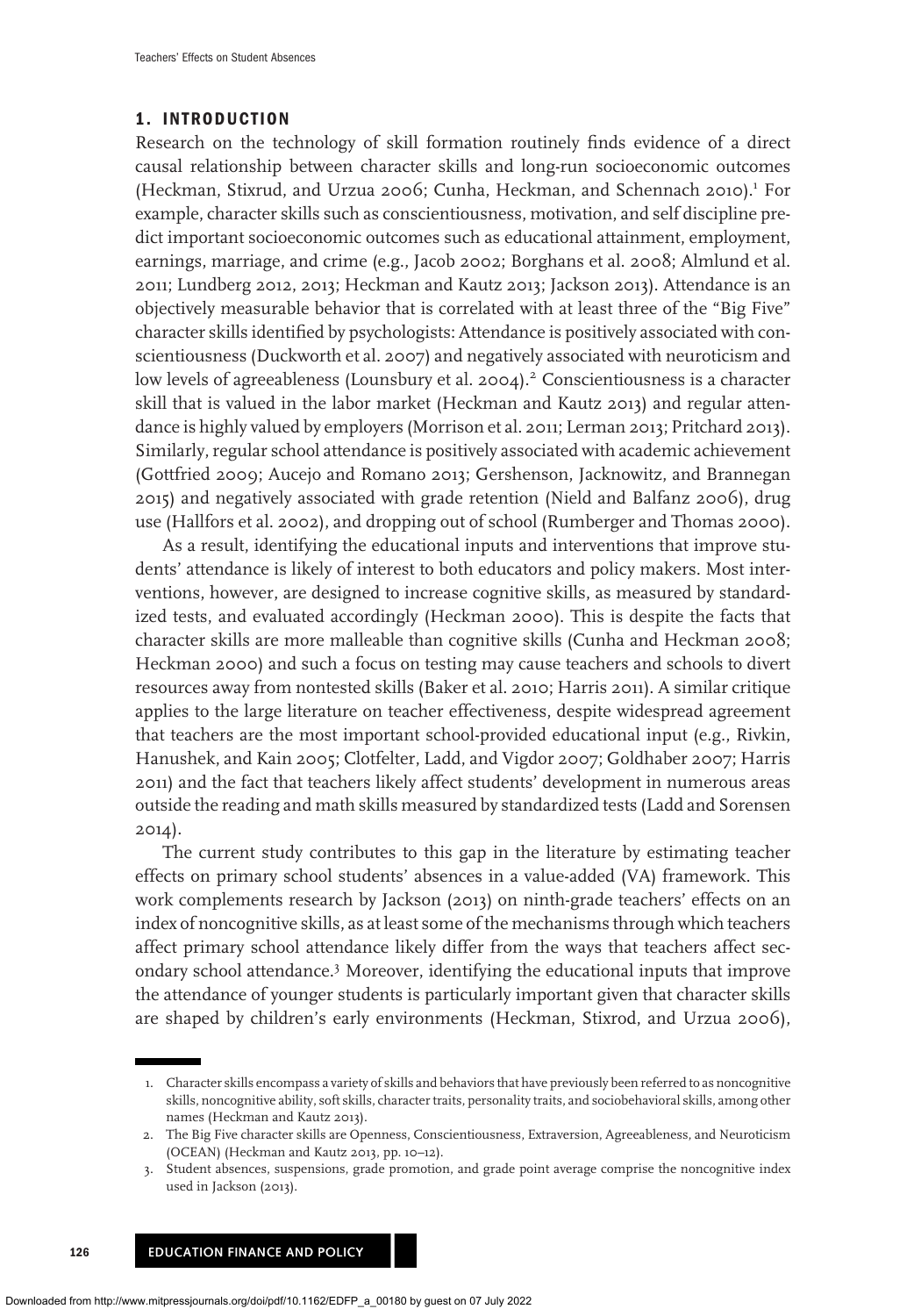problems of chronic absence and school disengagement manifest as early as first grade (Alexander, Entwisle, and Kabbani 2001), and socioeconomic gaps in character skills exist prior to kindergarten and grow over time (Duncan and Magnuson 2011). Improving the character skills and attendance habits of disadvantaged children will likely foster socioeconomic mobility and social inclusion, and increase the returns to subsequent educational attainment (Heckman and Kautz 2013). The mechanisms through which teachers might affect primary school students' attendance are discussed in section 2.

In addition to identifying what effect, if any, primary-school teachers have on student absences, the current study also contributes to the literature on the validity of VA estimates of teacher effectiveness more generally by addressing one of the central questions regarding VA articulated by Chetty, Friedman, and Rockoff (2014): Do high-VA teachers improve student outcomes other than test scores? Estimating teachers' effects on an objective outcome such as student absences addresses the common criticism that VA measures of teacher effectiveness focus too narrowly on students' performance on standardized tests. The focus on standardized tests is potentially problematic for several reasons: It may cause teachers and schools to divert resources away from nontested topics and skills (Baker et al. 2010; Harris 2011), it disregards Fenstermacher and Richardson's (2005) broad definition of quality teaching, and it potentially biases estimates of teacher quality by ignoring teachers' effects on students' character skills and related behaviors (attendance, study habits, etc.) (Heckman 2000). Accordingly, I assess the importance of objectively evaluating teachers along multiple dimensions by comparing rankings of teacher effectiveness based on teachers' effects on test scores to similar rankings based on teachers' effects on student attendance. Significant differences between the two rankings would suggest that teacher evaluations based solely on teachers' abilities to improve student test scores miss an important dimension of teacher quality, systematically misclassifying effective teachers as ineffective, and vice versa. Estimates of teachers' effects on student absences also provide objective measures of effectiveness for teachers who do not teach in tested grades or subjects.

Specifically, I address two research aims. First, I estimate teachers' effects on student attendance by estimating VA models that consider student attendance as an output of the education production function. Second, I estimate corresponding teacher effects on academic achievement (i.e., test scores) and compare the resulting rankings of teacher effectiveness to rankings based on teachers' effects on student attendance. Both sets of VA models are estimated using rich longitudinal administrative data on both teachers and students from North Carolina. The main results generally suggest that teachers significantly affect student absences and that this relationship is arguably causal. Interestingly, teacher effectiveness is not stable across domains, as rank correlations between teachers' effects on test scores and teachers' effects on student absences are generally close to zero. Additional analyses show that these results are not specific to North Carolina, teachers' effects on student absences persist over time, and teachers' effectiveness in reducing absences is positively correlated over time and with teaching experience.

The paper proceeds as follows: Section 2 describes the mechanisms through which teachers might affect student attendance and briefly reviews the relevant literature on teacher effectiveness. Section 3 describes the data and section  $\mu$  describes the identification strategy. Section 5 presents the main results and section 6 presents further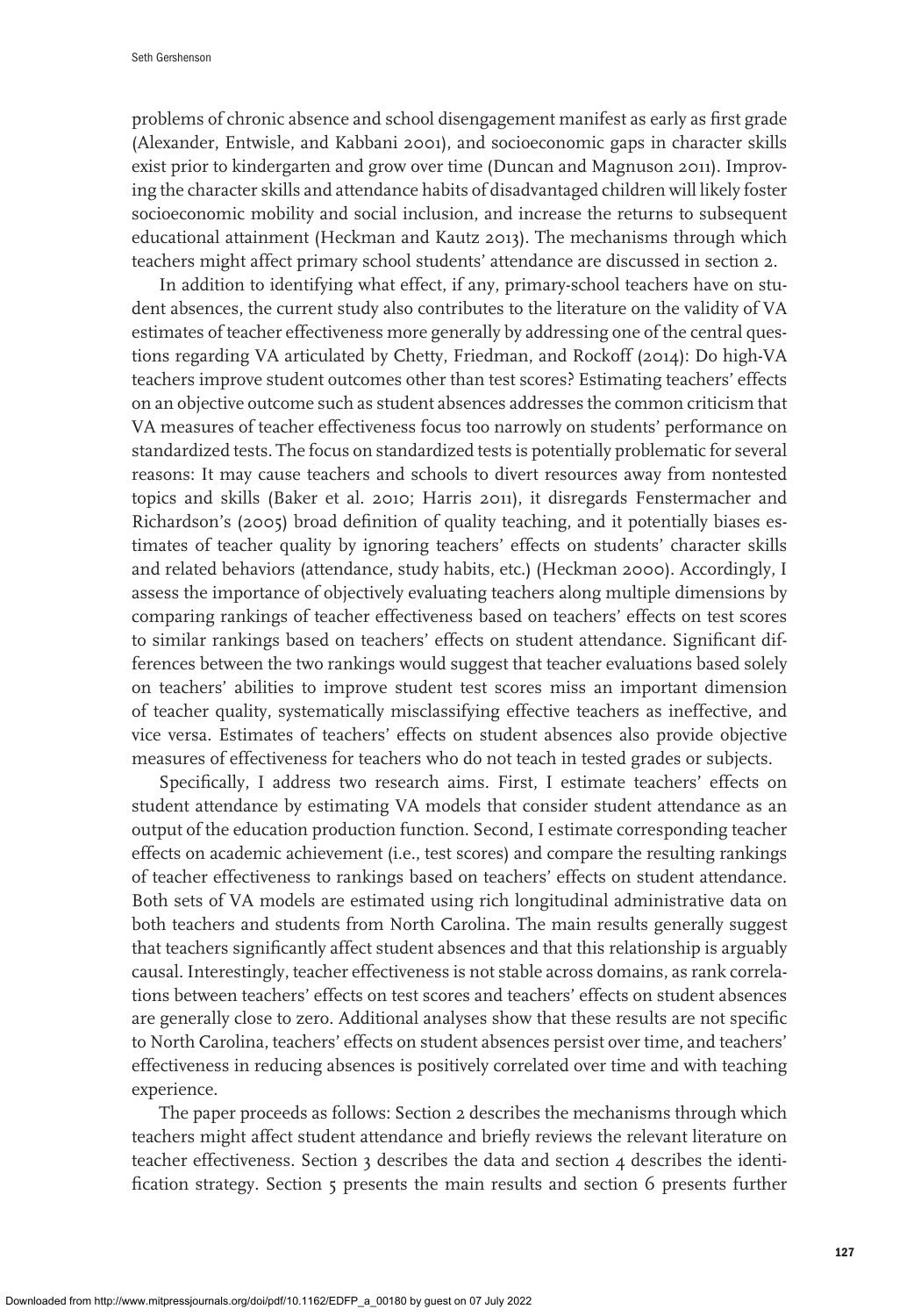analyses of the intertemporal stability, persistence, and relationship with teaching experience of teachers' effects on student absences. Section 7 examines the cross-domain stability of teacher effectiveness by comparing rankings based on teachers' effects on student absences to rankings based on their effects on student achievement. Section 8 concludes.

# **2. CONCEPTUAL BACKGROUND AND PREVIOUS LITERATURE**

Chetty et al. (2011) found small transitory effects of kindergarten classrooms on cognitive development (i.e., test scores) but significant effects on long-run outcomes such as earnings. One interpretation of these seemingly contradictory results is that teachers affect long-run outcomes by building students' noncognitive skills (Jackson 2013). Indeed, Jackson (2013) develops a formal latent factor model in which both student and teacher ability are two-dimensional (i.e., cognitive and noncognitive), and shows that teachers who affect students' noncognitive development but not cognitive development can substantively affect students' long-run outcomes. It is generally believed that instruction can improve character skills and there is a long history of using observed behaviors as proxies for character skills (Almlund et al. 2011; Heckman and Kautz 2013). Attendance is one such proxy, which is both objective and easily observable, that previous researchers have utilized (e.g., Jacob 2002; Jackson 2013).

Teachers potentially increase student attendance through some combination of fostering a passion for learning, increasing student engagement, creating a strong sense of community in the classroom, and stressing the importance of regular attendance (Monk and Ibrahim 1984; Baker et al. 2010; Kelly 2012; Ladd and Sorensen 2014). Of course, some of these mechanisms might be more relevant to older students whose attendance is arguably less influenced by their parents. Another way that elementary school teachers might affect young children's attendance is by influencing parents' and other household adults' attitudes toward children's school attendance and punctuality, as parental involvement is thought to be malleable.4 Teachers might do so early in the school year at "back to school" nights or during parent–teacher conferences throughout the year. Moreover, anecdotal evidence from private conversations with primary school teachers suggests that some teachers initiate contact with students' parents in response to frequent absences. Some schools even have formal policies regarding parental outreach in response to student absences. For example, section 4400.4 of North Carolina's Newlin Elementary School's 2013–14 Parent/Student Handbook states that the school will initiate a student–parent conference after a student accumulates six unexcused absences.<sup>5</sup>

Teachers likely vary in their influence on noncognitive behaviors, such as attendance, for at least three reasons. First, some teachers may simply be better than others at influencing students' character skills and/or parental involvement. Second, teachers' attitudes toward the importance of teaching character skills relative to academic skills may vary (Dombkowski 2001), resulting in differences across classrooms in time

<sup>4.</sup> For example, 6 percent of respondents in a 2004 Gallup Poll listed "increasing parental involvement" as the "best way to improve K–12 education in the United States (U.S.)" (Gallup 2004).

<sup>5.</sup> See www.abss.k12.nc.us/cms/lib02/NC01001905/Centricity/Domain/166/Newlin%20ElementaryHandbook %2013–14.pdf (p. 17).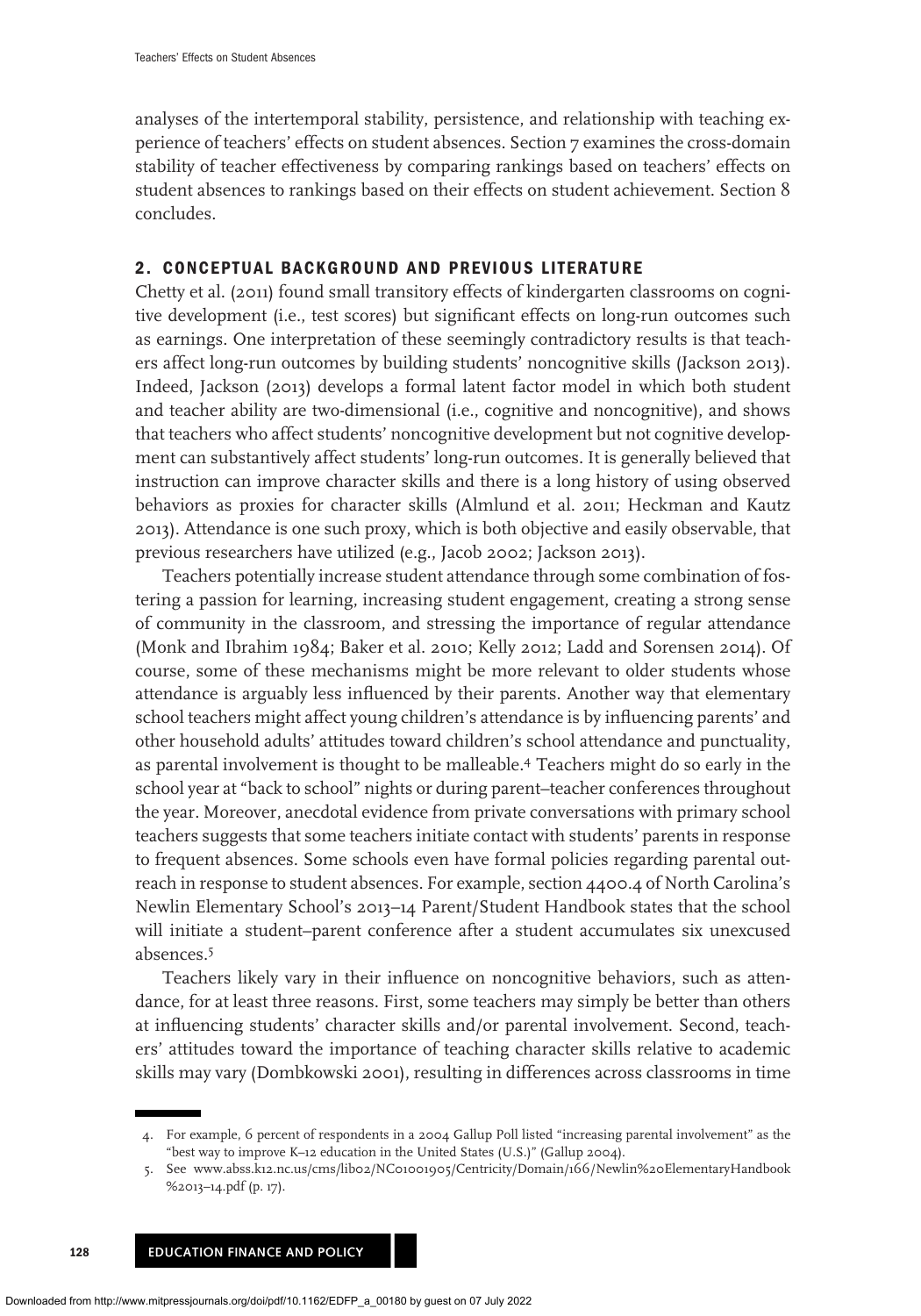Seth Gershenson

and effort allocations. Third, teachers may allocate effort based on their perceived ability to influence students' character skills, regardless of the importance they attach to influencing such skills (Jennings and DiPrete 2010).

To date, however, only four studies have empirically investigated the impact of teachers on students' character skills.<sup>6</sup> First, Dobbie (2011) found that some of the criteria used to determine admission into the Teach For America program are associated with improved classroom behavior but little evidence of an effect of the Teach For America criteria on student absences. Second, Jennings and DiPrete (2010) found that kindergarten and first-grade teachers in the Early Childhood Longitudinal Study—Kindergarten Cohort (ECLS-K) have sizable effects on a "social-behavioral index" that measures children's approaches to learning, self-control, and interpersonal skills. Interestingly, the authors found that the teachers who had the largest effects on children's behavior did not always have large effects on children's test scores, suggesting that by focusing only on teachers' effects on test scores, effective teachers may be misclassified as ineffective, and vice versa. Third, Ladd and Sorensen (2014) investigated the relationship between North Carolina middle school teachers' experience and student absences, time spent reading for pleasure, time spent on homework, and disruptive behavior in the classroom. The authors found significant effects of teacher experience on student absences. Finally, using administrative data from North Carolina, Jackson (2013) found that ninth-grade teachers have significant effects on students' noncognitive skills, as measured by an index of student absences, suspensions, grade promotion, and grade point averages. Like Jennings and DiPrete, Jackson finds that many of the teachers who most effectively develop students' noncognitive skills have only average effects on test scores, suggesting that focusing on test scores alone will fail to identify some effective teachers. These findings are consistent with the robust result in the VA literature that rankings of teacher effectiveness are not perfectly correlated across academic subjects (e.g., Koedel and Betts 2007; Lockwood et al. 2007; Loeb and Candelaria 2012; Loeb, Kalogrides, and Béteille 2012; Goldhaber, Cowan, and Walch 2013), though cross-subject rank correlations tend to be significantly more stable than the cross-domain rank correlations identified in the current study.

The general lack of attention paid to teachers' impacts on students' character skills is therefore surprising, as identifying effective teachers is hugely important and there is a growing consensus that providing high-quality teachers to all students must play a prominent role in closing achievement gaps between students of different demographic and socioeconomic backgrounds (Rivkin, Hanushek, and Kain 2005; Harris 2011). VA models that attempt to identify individual teachers' contributions to gains in student achievement are gaining popularity and acceptance as useful measures of teacher effectiveness, though such measures remain controversial (Baker et al. 2010; Harris 2011; Chetty, Friedman, and Rockoff 2014). Specifically, critics of VA measures of teacher effectiveness question whether policies that incentivize schools and teachers to increase test scores displace beneficial classroom activities

<sup>6.</sup> The Talent Development high school program is a notable intervention designed to improve student attendance. Initially launched in five Philadelphia public high schools, the program increased student attendance by 3 to 7 percent in the first three treated cohorts (Kemple, Herlihy, and Smith 2005). The program provided students with individualized support that, among other things, prioritized high attendance.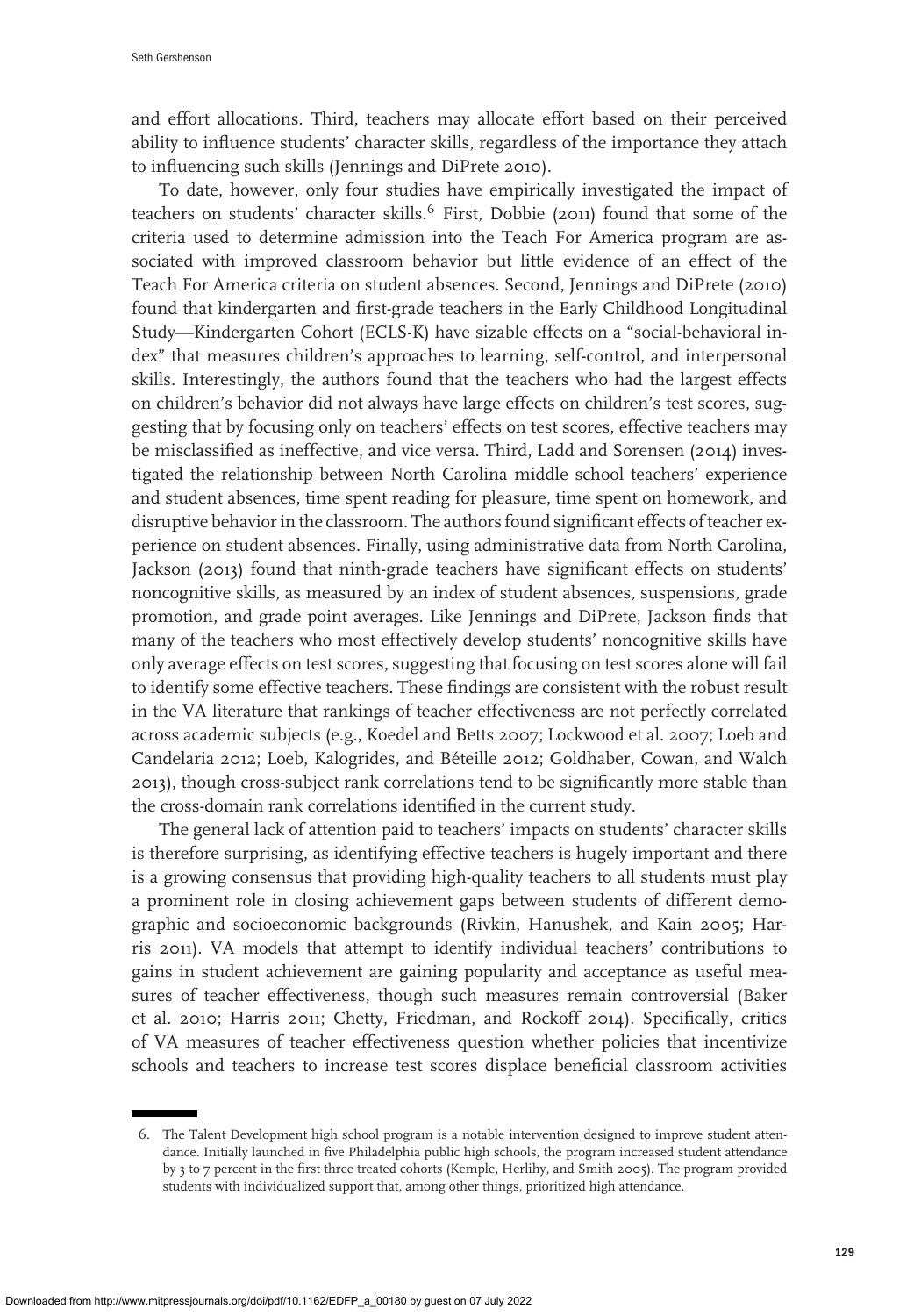

Figure 1. Two-Dimensional Model of Teacher Effectiveness.

that develop character skills and learning in nontested academic subjects. In addition to identifying primary-school teachers' effects on student attendance, the current study also contributes to the general VA literature by speaking to the practical significance of this criticism.

I assess the practical importance of the criticism that VA models focus too narrowly on students' performance on standardized tests by comparing the stability of teacher rankings of their effects on achievement gains to corresponding rankings based on teachers' effects on absences. If some teachers who excel at increasing test scores are less able to promote attendance, and vice versa, policies that evaluate teachers on only one dimension will necessarily misclassify a nontrivial subset of teachers. This idea is formalized in figure 1, which assumes teacher quality is two-dimensional. Teacher A is unambiguously the most effective teacher in figure 1, as teacher A exerts the largest impact on students' attendance and academic achievement. Note that if all twodimensional measures of teachers' effectiveness were to fall on the dashed 45-degree line then the dimension along which teachers are evaluated would not matter. Previous research suggests this is not the case (Jennings and DiPrete 2010; Jackson 2013).

Now consider the effectiveness of teachers B, C, and D in figure 1. In the twodimensional setting, teacher D is unambiguously the least effective and has the smallest impacts on both attendance and achievement. Meanwhile, teacher B excels at improving students' attendance and teacher C excels at improving students' academic achievement. An accountability system that evaluated teachers solely based on their ability to improve student test scores, however, would mistakenly conclude that teacher C is more effective than teachers B and D, who appear equally effective. By estimating teachers' effects on both student absences and academic achievement, the current study identifies the ability of an important educational input (teachers) to affect an important noncognitive behavior (attendance). More generally, the current study provides evidence on the extent to which teachers excel along multiple dimensions and the general importance of evaluating teachers along multiple objective dimensions.

## **3. DATA**

I estimate teachers' effects on student absences using longitudinal administrative data on the population of third through fifth graders who attended North Carolina's public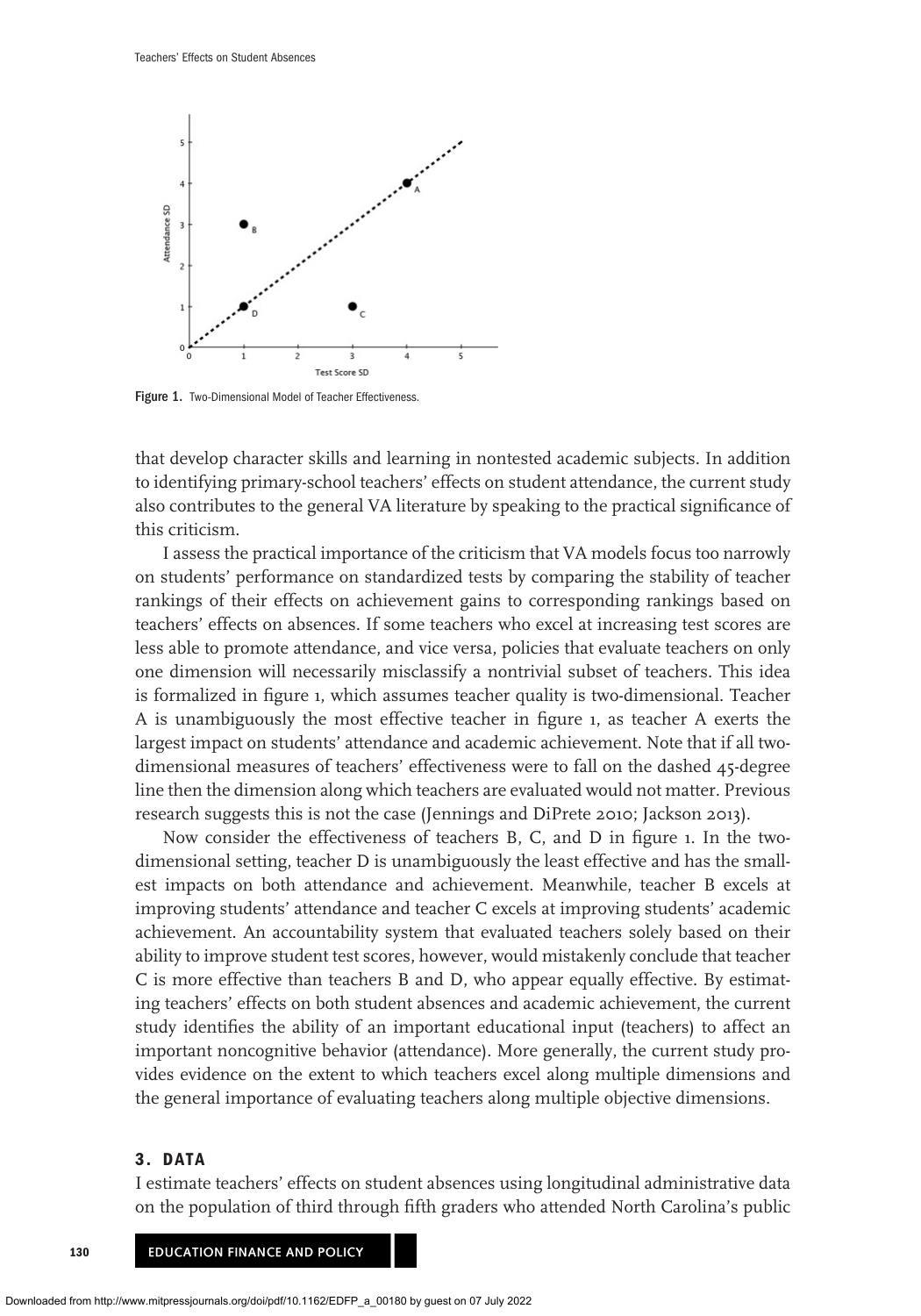schools between the 2005–06 and 2009–10 school years. These student-level data are maintained and provided by the North Carolina Education Research Data Center (NCERDC).<sup>7</sup> The NCERDC data contain administrative records on students' race, gender, poverty status, limited English proficiency status, whether the student had administratively classified math or reading learning disabilities, total absences, student–teacher links, and end-of-grade math and reading test scores.<sup>8</sup> North Carolina's end-of-grade tests are state-mandated, criterion-referenced, vertically aligned, and are given to all students in the spring of third, fourth, and fifth grades. Third-grade and 2006 data are used as lags in value-added models and thus the analytic sample comprises fourth and fifth graders between 2007 and 2010. Students who either experienced a mid-year classroom change; repeated third, fourth, or fifth grade; or are missing achievement, absence, or demographic data are excluded from the analysis. These exclusions result in an analytic sample of 446,244 student-year observations, 27,943 unique classrooms, and 13,391 unique teachers.

Table 1 summarizes the variation in student absences and the composition of the analytic sample. The average student was absent about six times per year and the standard deviation (SD) of about 5.5 indicates that there is substantial variation across student-years in the sample. I decompose the variation in student absences between schools, school years, teachers, classrooms, and students by estimating corresponding "within-unit" SD in absences by computing the SDs of the residuals of regressions of student absences on sets of school, school-by-year, teacher, classroom, or student fixed effects. The within-school and within–school year SDs are quite similar to the overall SD, indicating that most of the variation in student absences exists within, as opposed to between, schools. The within-teacher and within-classroom SDs are slightly smaller, though still constitute 95 to 97 percent of the variation in student absences. Again, this indicates that within schools, most variation in student absences exists within, as opposed to between, classrooms. Interestingly, the within-student SD is substantially smaller, indicating about one third of the variation in student absences is due to within-student changes in absence rates over time. Although this suggests absences are somewhat "sticky," there is significant within-student variation in absences over time that might be partially attributable to teachers.

# **4. IDENTIFICATION STRATEGY**

Teacher effects on student absences are identified by estimating VA models of the form:

$$
A_{ijgst} = \alpha A_{i,t-1} + \beta \mathbf{x}_{it} + \gamma \mathbf{c}_{-i,jgst} + \theta_j + \pi_g + \omega_{st} + u_{ijgst}, \qquad (1)
$$

where *i*, *j*, *g*, *s*, and *t* index students, teachers, grades, schools, and years, respectively; *A* is annual student absences, standardized by grade and year to facilitate comparisons with the achievement results; **x** is a vector of observed student characteristics including

<sup>7.</sup> See www.childandfamilypolicy.duke.edu/research/nc-education-data-center for additional information. See Goldhaber (2007), Rothstein (2010), and Jackson (2013) for examples of other studies that have fit VA models to the NCERDC data.

<sup>8.</sup> Students were matched to teachers using administrative roster data (Course Membership file) that accurately link students and teachers to courses. Such records exist for over 80 percent of students. Because absences can be affected by multiple teachers, the sample is restricted to self-contained teachers who taught the student both math and reading.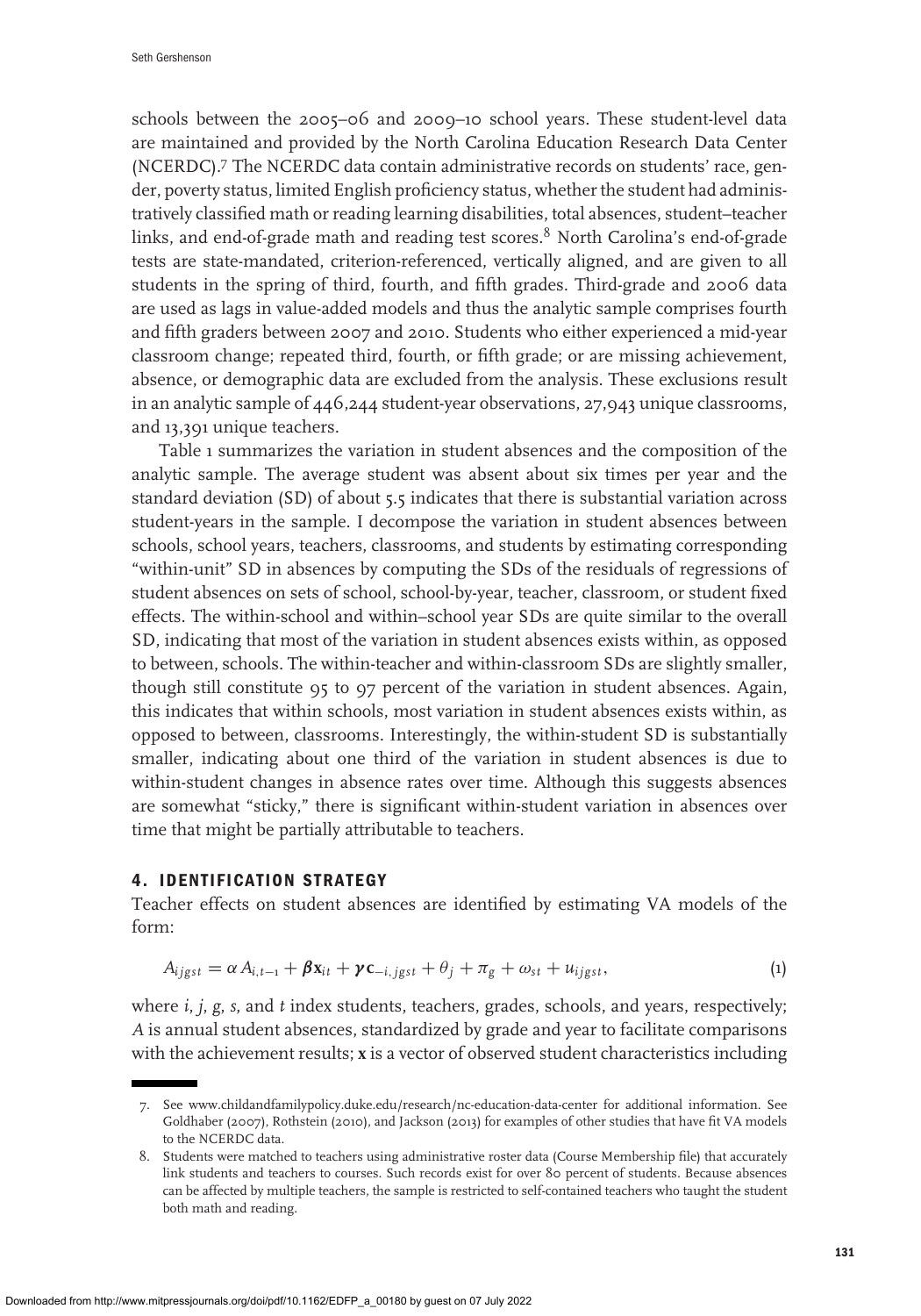| Variable                    | Mean    |         | SD     |
|-----------------------------|---------|---------|--------|
| Absences                    | 6.10    |         | (5.52) |
| (within school)             |         |         | (5.44) |
| (within school-year)        |         |         | (5.40) |
| (within teacher)            |         |         | (5.34) |
| (within classroom)          |         |         | (5.22) |
| (within student)            |         |         | (1.75) |
| Standardized (Mean 0, SD 1) |         |         |        |
| Absences                    | $-0.02$ |         | (0.96) |
| Math score                  | 0.09    |         | (0.97) |
| Reading score               | 0.07    |         | (0.97) |
| Lagged standardized         |         |         |        |
| Absences                    | $-0.04$ |         | (0.96) |
| Math score                  | 0.10    |         | (0.96) |
| Reading score               | 0.09    |         | (0.95) |
| Fourth grade                | 0.56    |         |        |
| Fifth grade                 | 0.44    |         |        |
| Child race/ethnicity        |         |         |        |
| Non-Hispanic white          | 0.56    |         |        |
| Non-Hispanic black          | 0.26    |         |        |
| Hispanic                    | 0.11    |         |        |
| Other                       | 0.07    |         |        |
| Female                      | 0.51    |         |        |
| Below poverty level         | 0.46    |         |        |
| Limited English proficiency | 0.01    |         |        |
| Math disability             | 0.01    |         |        |
| Reading disability          | 0.03    |         |        |
| School year                 |         |         |        |
| 2006-07                     | 0.25    |         |        |
| 2007-08                     | 0.25    |         |        |
| 2008-09                     | 0.24    |         |        |
| 2009-10                     | 0.26    |         |        |
| N (Teachers)                |         | 13,391  |        |
| N (Classrooms)              |         | 27,943  |        |
| N (Student years)           |         | 446,244 |        |

Table 1. North Carolina Analytic Sample Summary Statistics

*Notes:* SD: standard deviation. Standardized absence and test score means and SD are not precisely 0 and 1 because the standardization was performed using all available absence and test score data.

race, gender, poverty status, special education, and English language proficiency; **c** is a vector of classroom characteristics including class size, class composition, and the average of student *i*'s classmates' lagged absences and lagged achievement;  $\theta$ ,  $\pi$ , and ω, are teacher, grade, and school-by-year fixed effects (FE), respectively; and *u* is an idiosyncratic error term.9

<sup>9.</sup> Appendix table A.1 (available in a separate online appendix that can be accessed on *Education Finance and Policy*'s Web site at www.mitpressjournals.org/efp) investigates the sensitivity of the main results to using three alternative definitions of student absences: levels (unstandardized), natural logs, and indicators for "chronically absent." These results are consistent with the main results reported in table 2.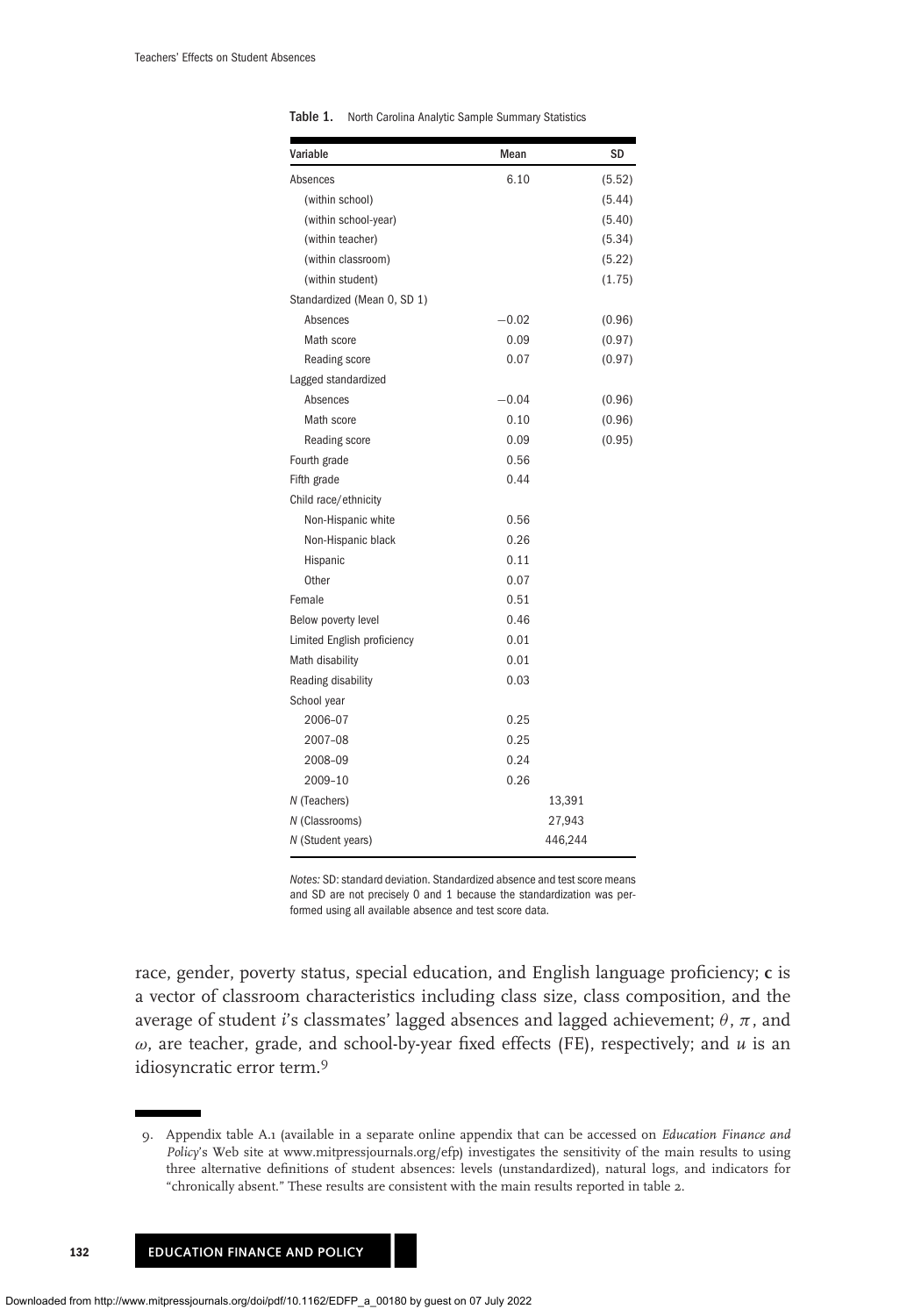The school-by-year FE are central to the identification strategy and imply that the teacher effects in equation 1 are identified by comparing teachers who were in the same school during the same academic year.<sup>10</sup> Importantly, this controls for the sorting of teachers across schools, nonparametric school time trends, and variation across both schools and time in the length of academic calendars. The latter is important in the current context because longer school calendars provide more opportunities to be absent. Moreover, school-by-year FE control for school-level leadership and policy changes that either directly influence student attendance or the way that student absences are administratively recorded.

Ordinary least squares (OLS) is taken as the preferred estimator of equation 1 for two reasons. First, Guarino, Reckase, and Wooldridge (2015) find OLS to be the most robust estimator to a variety of potential student–teacher assignment scenarios. This is potentially important, as Rothstein (2010) finds evidence of nonrandom sorting in North Carolina. Second, Chetty, Friedman, and Rockoff (2014) find that most sorting of students to teachers is based on lagged test scores and that conditioning on lagged test scores alone yields estimated teacher effects with near-zero bias. Similarly, Kane and Staiger (2008) find that controlling for lagged test scores yields unbiased estimates of teacher effects and controlling for average classroom characteristics (i.e., the vector **c**) improves the precision of estimated teacher effects. I also consider an extension of equation 1 that conditions on lagged test scores and lagged absences, which produces qualitatively similar estimates.

Still, even after conditioning on observed student and classroom characteristics, within school-year endogenous sorting of students to teachers remains a threat to identification. Accordingly, in testing for endogenous sorting based on observable student characteristics, I follow Jackson (2013) and Chetty, Friedman, and Rockoff (2014) by regressing predicted outcomes on estimated out-of-sample teacher effects and school-by-year FE in the following linear regression model:

$$
\hat{y}_{ijgst} = \delta\hat{\theta}_{jt} + \omega_{st} + u_{ijgst}.\tag{2}
$$

The  $\hat{\theta}$  in equation 2 are year-specific out-of-sample teacher effects estimated by equation 1 using all non-*t* years of data. The  $\hat{y}$  in equation 2 are fitted values from OLS regressions of actual student absences, math scores, and reading scores on their lagged values and observed student characteristics. Intuitively, a significant correlation between teacher effectiveness and predicted student outcomes is suggestive of endogenous sorting. The estimated sign of  $\delta$  speaks to the type of sorting (e.g., a positive  $\delta$ means that on average high-performing students are assigned to more effective teachers). The results of these tests, presented in section 5, provide no evidence that OLS estimates of equation 1 are biased by endogenous sorting based on observables.

<sup>1</sup>0. Some policy makers may wish to compare teachers within or between schools, however, and different specifications can produce different rankings (e.g., Goldhaber and Theobald 2012). Table A.2 (available on the *Education Finance and Policy* Web site) examines the sensitivity of the main results reported in table 2 by replacing the school-by-year FE with school FE or removing them altogether. Identification in the former is driven by teachers who changed schools during the sample time period. The latter provide state-wide teacher comparisons. Both sets of estimates show qualitatively similar patterns to those generated by the preferred baseline specification of equation 1.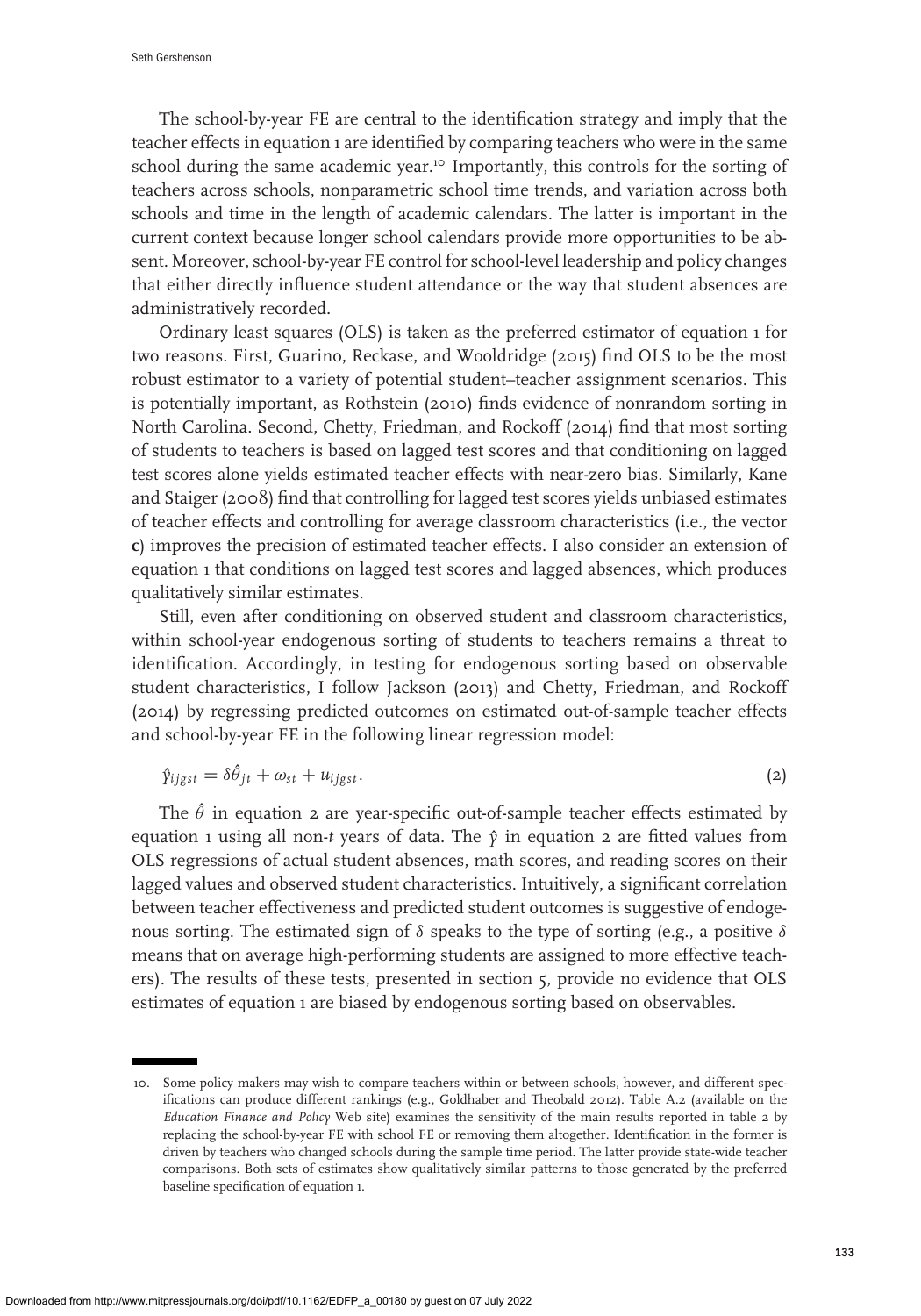Next, I quantify the magnitude and variation in estimated teacher effects by testing their joint significance, estimating the SD of the teacher effect estimates, and by comparing estimated teacher effects at different points in the distribution (e.g., 25th versus 75th percentiles). I estimate SD of the estimated teacher effects by following the two-step procedure outlined in Jackson (2013, p. 14), which follows from Kane and Staiger (2008). First, I compute classroom-level average residuals from estimates of equation 1 that leave the teacher effects in the model's error term. Second, I compute the covariance between each classroom's average residual and that from a randomlychosen classroom taught by the same teacher in a different year. To avoid potentially compromising effects of outliers, I repeat step two 50 times and report the median estimated SD (Jackson 2013). This approach is preferred to estimating the SD of estimated teacher FE because it eliminates variation due to both sampling error and unobserved classroom shocks that are not associated with teacher effectiveness.

To facilitate comparisons of the magnitude and distribution of estimated teacher effects on student absences to those on academic achievement, I estimate traditional VA model analogs to equation 1 that replace *A* with math and reading test scores. All test scores are standardized by grade, year, and subject to have mean zero and SD of one (Ballou 2009). The achievement VA models also condition on current student absences, which raises a potentially interesting modeling question, though in practice models that do and do not control for current student absences produce nearly identical results.<sup>11</sup> In section  $7$ , these estimates are used to examine the cross-domain stability of VA measures of teacher effectiveness by comparing VA-based rankings of teachers' effects on student absences to analogous rankings of teachers' effects on academic achievement.

# **5. MAIN RESULTS**

# **Teacher Effects on Student Absences**

Table 2 summarizes estimates of equation 1 for fourth and fifth graders' absences, math achievement, and reading achievement. The baseline estimates of teachers' effects on student absences reported in column 1 are strongly jointly significant and exhibit significant variation across teachers: the Kane and Staiger (2008) consistent estimate of the SD of teacher effects on absences is 0.07 of an absence SD. The difference between the effect of a 90th percentile teacher and a 10th percentile teacher is about 90 percent of an absence SD, and the difference between teachers at the first and third quartiles is about 40 percent of an absence SD. Column 2 shows that the preferred baseline results reported in column 1 are robust to controlling for lagged test scores.

<sup>11</sup>. Specifically, because absences are at least partly outside of teachers' control, it is unclear whether absences should be controlled for in VA models designed to identify teachers' effects on academic achievement (Noell et al. 2008; Harris 2011). On the one hand, at least some student absences are completely outside teachers' control and these absences should unambiguously be controlled for (Harris 2011). On the other hand, absences caused by teachers are outcomes of the education production function and are thus "bad controls" (e.g., Angrist and Pischke 2009, p. 64). In practice, the precise number of absences caused by teachers is unknown and analysts are left with two suboptimal options: either omit student absences from the VA model and suffer from potential omitted variables bias or control for student absences at the risk of "over controlling" and penalizing teachers who improve test scores via improving student attendance. Appendix table A.3 (available on the *Education Finance and Policy* Web site) shows that this is a practically unimportant modeling decision, as rankings of teacher effectiveness generated by VA models that do condition on student absences are nearly identical to rankings generated by VA models that do not condition on student absences.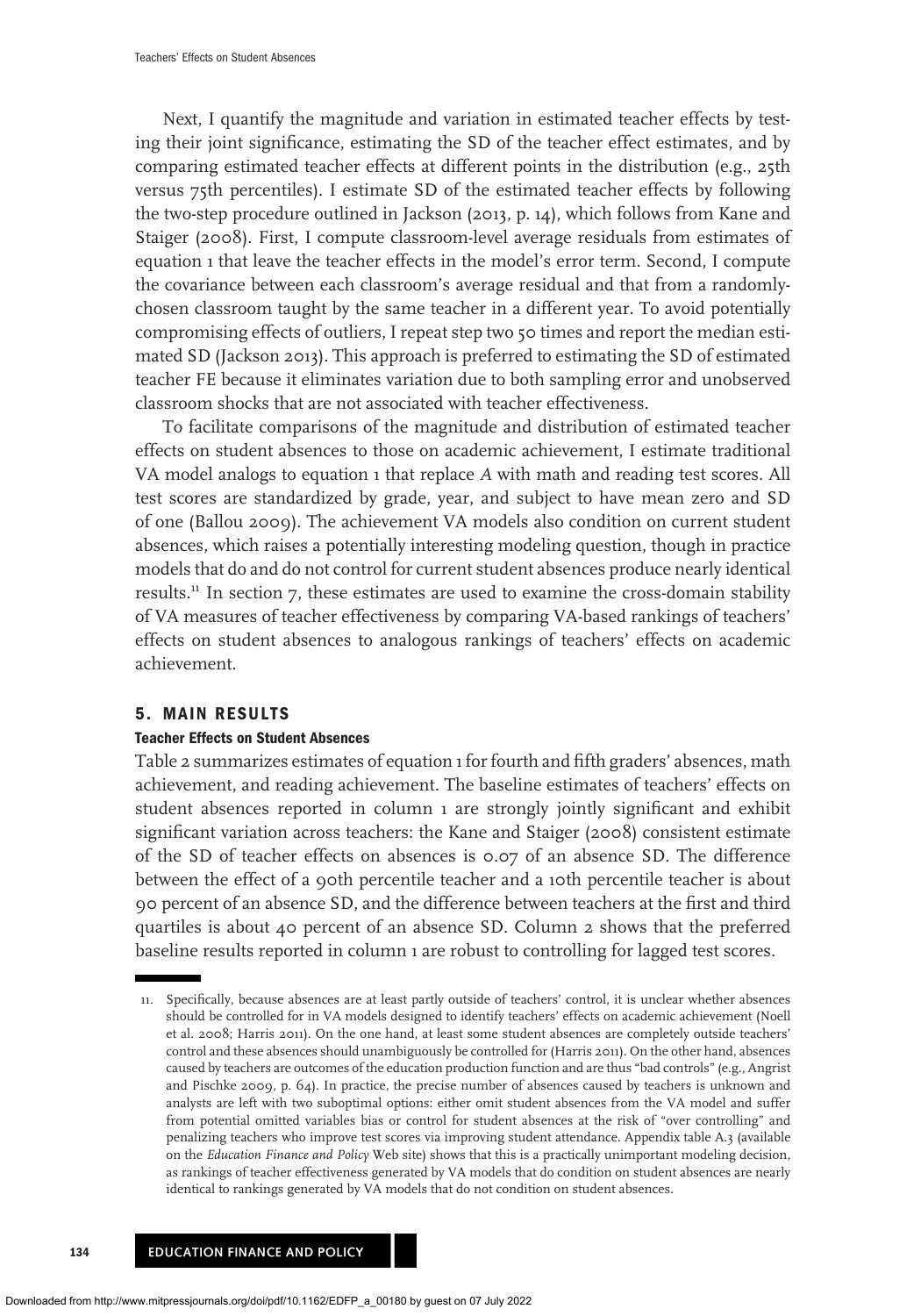| Outcome                            | <b>Absences</b>           |                           | Math                      | Reading                   |  |
|------------------------------------|---------------------------|---------------------------|---------------------------|---------------------------|--|
|                                    | $\mathbf{1}$              | $\overline{2}$            | 3                         | 4                         |  |
| Lagged absences                    | 0.580<br>$(0.003)$ ***    | 0.577<br>$(0.003)$ ***    |                           |                           |  |
| Lagged math                        |                           | $-0.041$<br>$(0.002)$ *** | 0.780<br>$(0.001)$ ***    |                           |  |
| Lagged reading                     |                           | 0.011<br>$(0.002)$ ***    |                           | 0.758<br>$(0.002)$ ***    |  |
| Current absences                   |                           |                           | $-0.007$<br>$(0.000)$ *** | $-0.004$<br>$(0.000)$ *** |  |
| Controls                           | Yes                       | Yes                       | Yes                       | Yes                       |  |
| <b>Teacher FE</b>                  | Yes                       | Yes                       | Yes                       | Yes                       |  |
| Sch-by-yr FE                       | Yes                       | <b>Yes</b>                | Yes                       | Yes                       |  |
| Adj. $R^2$                         | 0.38                      | 0.38                      | 0.73                      | 0.68                      |  |
| <b>Teacher FE</b>                  |                           |                           |                           |                           |  |
| Joint sig. (F statistic)           | $1.33***$                 | $1.33***$                 | $4.04***$                 | $1.78***$                 |  |
| Mean                               | 0.01                      | 0.01                      | $-0.02$                   | $-0.01$                   |  |
| SD of FE                           | 0.48                      | 0.48                      | 0.41                      | 0.41                      |  |
| $SD(K-S)$                          | 0.07                      | 0.07                      | 0.13                      | 0.07                      |  |
| 90th - $10th$ percentile           | $-0.91***$                | $-0.91***$                | $0.90***$                 | $0.84***$                 |  |
| 75th - 25 <sup>th</sup> percentile | $-0.39***$                | $-0.40***$                | $0.43***$                 | $0.38***$                 |  |
| Sorting test ( $N = 380,670$ )     | <b>Predicted Absences</b> |                           | <b>Predicted Math</b>     | <b>Predicted Reading</b>  |  |
| $\hat{\theta}$ (Eq. 2)             | 0.002<br>(0.002)          | 0.002<br>(0.002)          | 0.002<br>(0.005)          | 0.002<br>(0.005)          |  |

#### Table 2. Baseline Teacher Effect Estimates

*Notes: N* = 446,244 student-year observations taught by 13,391 unique teachers. Standard errors are clustered by school. Controls include indicators of child's race/ethnicity, poverty status, limited English proficiency, administratively classified learning disability, year indicators, and classroom characteristics including class size, lagged peer achievement and absences, percent of classroom eligible for free or reduced price lunch, and classroom racial composition. Absences and test scores are standardized by subject, grade, and year to have mean zero and standard deviation (SD) one. K-S refers to Kane and Staiger's (2008) method for computing consistent estimates of the SD of estimated teacher effects. The sorting test is described by equation 2 in the text.

∗∗∗*p* < 0.01.

Columns 3 and 4 of table 2 report estimates for math and reading achievement, respectively. The estimated coefficients on student absences are negative, statistically significant, and similar in magnitude to estimates reported in the existing literature (e.g., Gottfried 2009; Aucejo and Romano 2013; Gershenson, Jacknowitz, and Brannegan 2015). Consistent with prior research on teacher effectiveness, the results reported in columns 3 and 4 of table 2 suggest that teachers have greater influence on students' math achievement than on reading achievement (e.g., Rockoff 2004; Kane and Staiger 2008; Hanushek and Rivkin 2010; Jackson 2013). Moreover, the estimated SD of teacher effects on math and reading are similar in magnitude to those found in previous studies of primary school teachers in North Carolina (e.g., Rothstein 2010) and across the United States (Hanushek and Rivkin 2010).

Interestingly, the estimated SD of teacher effects on student absences reported in columns 1 and 2 of table 2 are similar in magnitude to those of teacher effects on both math and reading achievement. Indeed, they are identical to those for reading. Taken together, the results reported in table 2 suggest that the total variation in teachers' effects on student absences is similar to that in teachers' effects on academic achievement.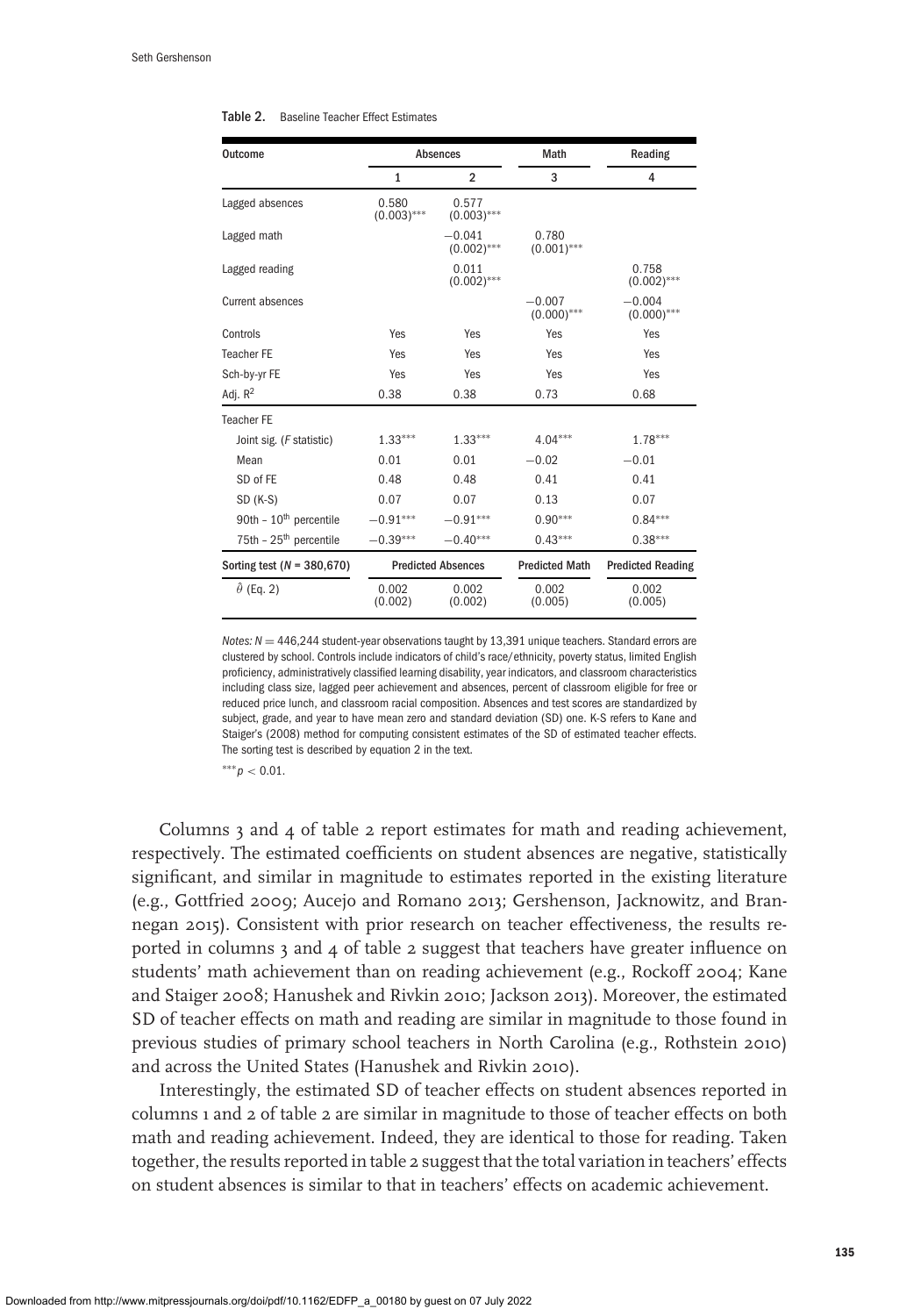The bottom panel of table 2 provides evidence that the estimated teacher effects are not biased by endogenous sorting of students to teachers based on observable characteristics. Specifically, none of the estimated coefficients on the out-of-sample estimates of teacher quality ( $\delta$  in equation 2) are significantly different from zero at traditional confidence levels. Moreover, the estimated coefficients and corresponding standard errors are relatively small in magnitude. This is reassuring and suggests that the teacher effect estimates from equation 1 are causal.

#### **External Validity of Main Results**

The generalizability of any state-level analysis is a concern, even in as diverse a state as North Carolina. Accordingly, I augment the main results presented above with similar analyses of the nationally representative ECLS-K. The ECLS-K is a longitudinal data set collected by the National Center for Education Statistics (NCES). The original sample of approximately 22,000 children from about 1,000 kindergarten programs was designed to be nationally representative of kindergartners during the 1998–99 academic year. Subsequent analyses of the ECLS-K data are conducted using sampling weights provided by NCES that adjust for the oversampling of certain demographic groups.<sup>12</sup> Importantly, the ECLS-K administered age-appropriate math and reading assessments each spring and asked school administrators to report each student's total annual absences.

The ECLS-K surveyed children, parents, teachers, and school administrators during the fall and spring of kindergarten and the spring of first, third, and fifth grades. As a result, VA models similar to equation 1 can only be estimated for first-grade students conditional on kindergarten absences. Like in the North Carolina analysis, students who experienced a mid-year classroom change, repeated kindergarten or first grade, or are missing test-score or demographic data, are excluded from the analysis. The analytic sample is also restricted to classrooms in which at least five students were sampled by the ECLS-K, so that there are a reasonable number of data points with which to estimate classroom effects. These exclusions yield an analytic sample of 2,350 studentyear observations.<sup>1</sup><sup>3</sup> The reference to classrooms and not teachers is intentional, as the ECLS-K followed one cohort of students and observes each teacher in only one year.

Specifically, the ECLS-K analog to equation 1 is

$$
A_{ijgst} = \alpha A_{i,t-1} + \beta x_{it} + \lambda_{jgst} + u_{ijgst}, \qquad (3)
$$

where  $\lambda$  is a classroom FE. Importantly, the classroom effects in equation 3 can neither be interpreted as, nor decomposed into, teacher effects. For example, the classroom FE specification of equation 3 cannot distinguish teacher effects from class size effects, as the classroom effects are treated as fixed rather than random and classrooms are nested within teachers. As a result, the ECLS-K results cannot be directly compared to the analyses of North Carolina teacher effects discussed earlier. Given that the ECLS-K follows one cohort of students over time, a teacher FE specification equivalent to equation 1 cannot be estimated using the ECLS-K data because each teacher is only observed

EDUCATION FINANCE AND POLICY **136**

<sup>12.</sup> Specifically, I use the C#CW0 longitudinal weight, where # is wave number.

<sup>1</sup>3. Reported ECLS-K sample sizes are rounded to the nearest 50. See Gershenson, Jacknowitz, and Brannegan (2015) for further discussion of the ECLS-K's student assessments and absence data.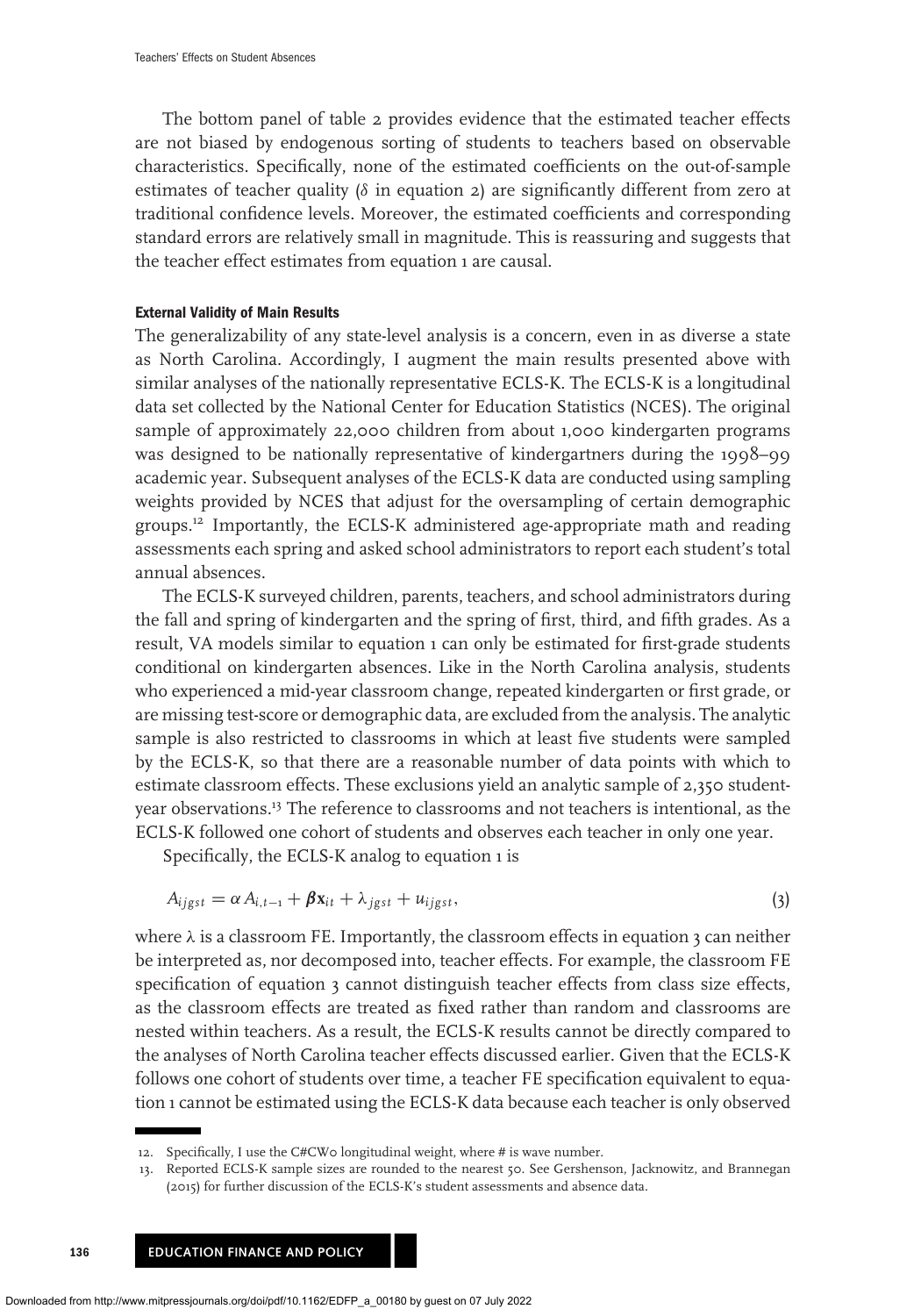| <b>Outcome</b>                     | <b>Absences</b> |                | Math      | Reading   |  |
|------------------------------------|-----------------|----------------|-----------|-----------|--|
|                                    | $\mathbf{1}$    | $\overline{2}$ | 3         | 4         |  |
| Lagged absences                    | Yes             | Yes            | No        | No        |  |
| Lagged math                        | No              | Yes            | Yes       | No        |  |
| Lagged reading                     | No              | Yes            | No        | Yes       |  |
| Current absences                   | No              | No             | Yes       | Yes       |  |
| Controls                           | Yes             | Yes            | Yes       | Yes       |  |
| Classroom FE                       | Yes             | Yes            | Yes       | Yes       |  |
| <b>North Carolina</b>              |                 |                |           |           |  |
| Joint sig. (F stat)                | $1.68***$       | $1.68***$      | $4.16***$ | 1.98***   |  |
| Mean                               | 0.01            | 0.01           | $-0.01$   | $-0.01$   |  |
| SD of FE                           | 0.33            | 0.33           | 0.28      | 0.23      |  |
| 90th - 10th percentile             | $-0.62***$      | $-0.62***$     | $0.68***$ | $0.52***$ |  |
| 75th - 25th percentile             | $-0.31***$      | $-0.31***$     | $0.35***$ | $0.27***$ |  |
| <b>ECLS-K</b>                      |                 |                |           |           |  |
| Joint sig. (F)                     | 76.6***         | $97.5***$      | $80.9***$ | 209.8***  |  |
| Mean                               | 0.0003          | 0.001          | 0.22      | 0.08      |  |
| SD of FE                           | 0.39            | 0.39           | 0.28      | 0.27      |  |
| 90th - 10th percentile             | $-0.53***$      | $-0.53***$     | $0.69***$ | $0.66***$ |  |
| 75th - 25 <sup>th</sup> percentile | $-0.27***$      | $-0.27***$     | $0.38***$ | $0.34***$ |  |

Table 3. Classroom Effect Estimates in North Carolina and the ECLS-K

*Notes:*The North Carolina sample contains 446,244 student-year observations and 27,943 classrooms. The ECLS-K sample contains 2,350 first grade students and 300 classrooms (sample sizes rounded to nearest 50). Standard errors are clustered by school. Student controls include indicators of mother's educational attainment, child's race/ethnicity, poverty status, English spoken at home, and special education designation. Absences and test scores are standardized by subject, grade, and year to have mean zero and standard deviation (SD) one. The four classroom-FE specifications reported here correspond to the four teacher-FE specifications reported in table 2.

∗∗∗*p* < 0.01.

in one academic year. Similarly, the school, grade, and year FE commonly included in VA models (e.g., equation 1) are subsumed by the classroom FE in equation 3. Nonetheless, equation 3 can be estimated using both the North Carolina and ECLS-K data. The generalizability of the main results can then be inferred by comparing estimates of equation 3 using the North Carolina data to estimates of equation 3 using the ECLS-K data.

Table 3 summarizes the variation in estimated classroom effects in both data sets. The similarities across data sets are striking. For example, the differences between classroom effects at the 25th and 75th percentiles are about one third of a standard deviation for each outcome in each data set. Together, the results reported in table 3 suggest that the analysis of North Carolina teachers is at least somewhat representative of public primary school teachers in the United States.

# **6. FURTHER ANALYSES OF TEACHERS' EFFECTS ON STUDENT ABSENCES**

Having shown that the main results are arguably internally and externally valid, this section provides three additional pieces of evidence regarding the internal validity of the finding that teachers affect student absences. Specifically, this section investigates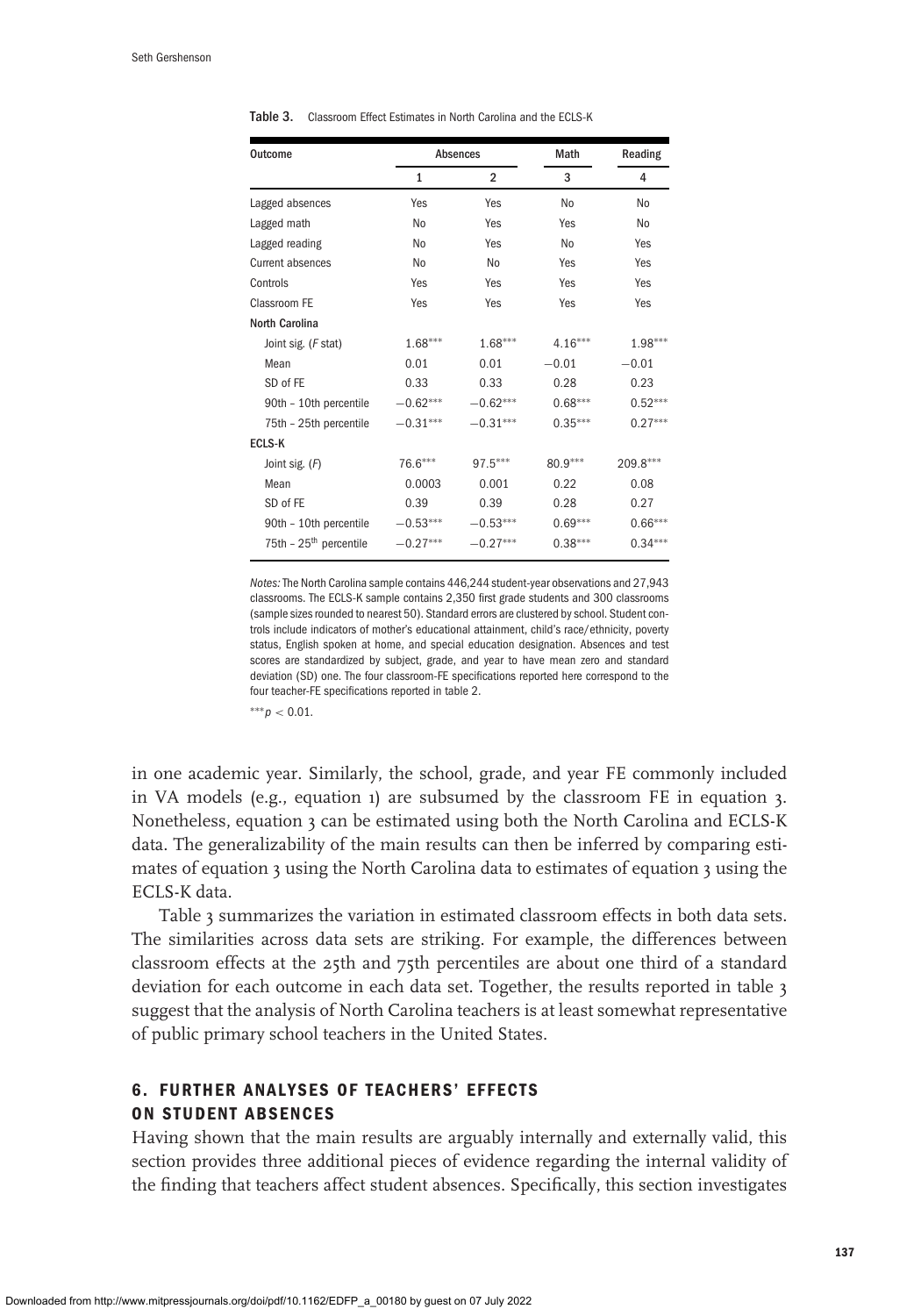| Outcome                  | <b>Absences</b> | Math      | Reading   | N (teachers) |
|--------------------------|-----------------|-----------|-----------|--------------|
| Two-year teacher effects |                 |           |           |              |
| 2007-08 to 2009-10       | $0.13***$       | $0.45***$ | $0.23***$ | 2.250        |
| Classroom effects        |                 |           |           |              |
| 2007 to 2008             | $0.05***$       | $0.43***$ | $0.23***$ | 4,557        |
| 2008 to 2009             | $0.09***$       | $0.39***$ | $0.24***$ | 4,439        |
| 2009 to 2010             | $0.10***$       | $0.39***$ | $0.22***$ | 4.571        |
| Weighted average         | $0.08***$       | $0.40***$ | $0.23***$ | ٠            |

Table 4. Intertemporal Stability of Teacher Effect Estimates

*Notes:* Spearman rank correlations are reported. Two-year teacher effects are estimated by splitting the data in two two-year samples and estimating equation 1 twice: once using 2006–07 and 2007–08 data and once using 2008–09 and 2009–10 data. Year-specific classroom effects come from estimating equation 3 separately for each school year between 2006 and 07 and 2009–10. The absence, math, and reading estimates are based on the preferred specifications reported in columns 1, 3, and 4 of tables 2 and 3.

∗∗∗*p* < 0.01.

the extent to which individual teachers' effects on student absences are stable over time, the persistence of grade *g* teachers' effects on student absences in grade *g*+1, and whether the ability to improve student attendance evolves over teachers' careers. In doing so, the results presented in this section shed some light on the mechanisms through which teachers affect students' attendance. Taken as a whole, these results lend additional empirical support to the general finding that teachers modestly affect student attendance.

### **Intertemporal Stability of Estimated Teacher Effects on Student Absences**

If the teacher effects discussed in section 5 merely reflect noise or the composition of teachers' classrooms in specific years, then the intertemporal stability of teachers' contemporaneous effects on student absences would be indistinguishable from zero. Alternatively, if there is a stable component in teachers' ability to influence student absences, teacher rankings should be positively correlated across years. Accordingly, table 4 reports two types of intertemporal Spearman rank correlations of teachers' effects on student absences, math achievement, and reading achievement. The top panel of table 4 compares teacher rankings generated by data from the 2006–07 and 2007–08 school years to teacher rankings generated by data from the 2008–09 and 2009–10 school years. These teacher effects were generated by estimating equation 1 separately for each of the two two-year time periods for teachers for whom data are available for all four years. The bottom panel of table 4 compares classroom rankings across each pair of contiguous years and the weighted average of these three correlations. These classroom effects were generated by estimating equation 3 separately for each year and comparing the resulting rankings for teachers who taught in two consecutive years. Both panels of table 4 provide evidence that is consistent with significant teacher effects on student absences, as the intertemporal rank correlations are about one tenth of a SD and are strongly statistically significant. Nonetheless, the intertemporal rank correlations in teachers' effects on student absences are only about one fourth to one half the size of the intertemporal rank correlations in teachers' effects on test scores.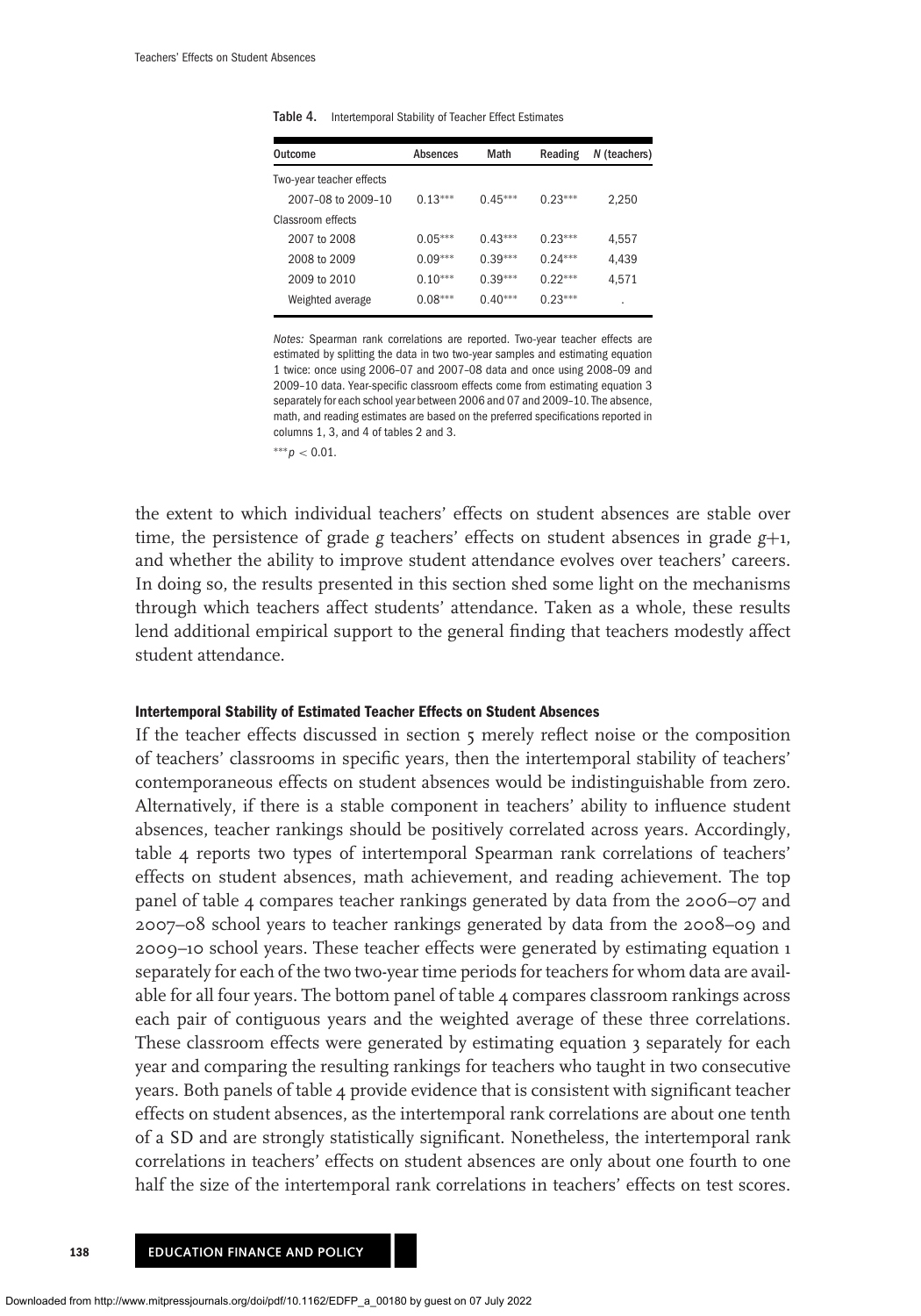| Outcome         | <b>Absences</b> | Math          | Reading       |  |
|-----------------|-----------------|---------------|---------------|--|
|                 | 1               | 2             | 3             |  |
| <b>OLS</b>      | 0.59            | 0.78          | 0.75          |  |
|                 | $(0.005)$ ***   | $(0.002)$ *** | $(0.002)$ *** |  |
| Long Run (LR)   | 0.88            | 0.98          | 0.98          |  |
|                 | $(0.005)$ ***   | $(0.003)$ *** | $(0.003)$ *** |  |
| Persistence (P) | 0.51            | 0.35          | 0.48          |  |
|                 | $(0.25)$ **     | $(0.06)$ ***  | $(0.09)$ ***  |  |
| Classroom FE    | Yes             | Yes           | Yes           |  |
| Controls        | Yes             | Yes           | Yes           |  |

Table 5. One-Year Persistence of Fourth-Grade Teacher Effects

*Notes: N* = 101,679 fifth-grade students for whom twice-lagged test scores and absences and once-lagged out-of-sample estimated teacher quality are observed. Each cell represents the estimated coefficient on the lagged dependent variable in equation 3 from a separate regression, as described in Jacob et al. (2010). Standard errors are clustered by classroom (Jacob et al. 2010). Controls include indicators of child's race/ethnicity, poverty status, limited English proficiency, and administratively classified learning disabilities. Absences and test scores are standardized by subject, grade, and year to have mean zero and standard deviation one.

∗∗*p* < 0.05; ∗∗∗*p* < 0.01.

This could be because estimated effects on student absences are noisier or because teachers' abilities to affect student absences are more limited and context-dependent than their abilities to affect test scores. Finally, estimates of the intertemporal stability of teachers' effects on test scores are consistent with those in the existing literature (e.g., McCaffrey et al. 2009; Loeb and Candelaria 2012; Goldhaber and Hansen 2013).

# **Persistence of Teachers' Effects on Student Absences**

The mechanisms through which teachers can affect student absences, discussed in section 2, suggest that teachers' effects on student attendance should persist in subsequent school years. For example, a teacher who instills a love of learning in students or who successfully motivates parents to facilitate regular attendance will likely affect students' current and future attendance. To test whether this is the case, I use the method proposed by Jacob, Lefgren, and Sims (2010) to estimate the average persistence of fourth grade teachers' effects on students' fifth-grade outcomes. Specifically, Jacob, Lefgren, and Sims (2010) show that the OLS estimate of  $\alpha$  in equation 3 can be interpreted as the persistence of observed outcome  $\gamma$  ( $\alpha$ <sup>OLS</sup>), and the instrumental variables (IV) estimate of  $\alpha$  that instruments for  $y_{i,t-1}$  with  $y_{i,t-2}$  can be interpreted as the persistence of the long-run (LR) component of  $\gamma$  ( $\alpha$ <sup>LR</sup>). Finally, the authors show that the IV estimate of  $\alpha$  that instead instruments for  $\gamma_{i,t-1}$  with  $\hat{\theta}_{i,t-1}$ , as defined in equation 2, can be interpreted as the fraction of variation in the LR component of *y* attributable to teachers. Accordingly, the third estimate of  $\alpha$  represents the average persistence of teacher effects  $(\alpha^P)$ .

Table 5 reports each of these three estimates of  $\alpha$  for absences, math achievement, and reading achievement. Estimates of  $\alpha^{OLS}$  and  $\alpha^{LR}$  are slightly smaller for absences than for math and reading achievement, suggesting that absences are less persistent over time than academic skills. This is consistent with the general result that noncognitive skills are more malleable than cognitive skills (e.g., Heckman 2000; Cunha and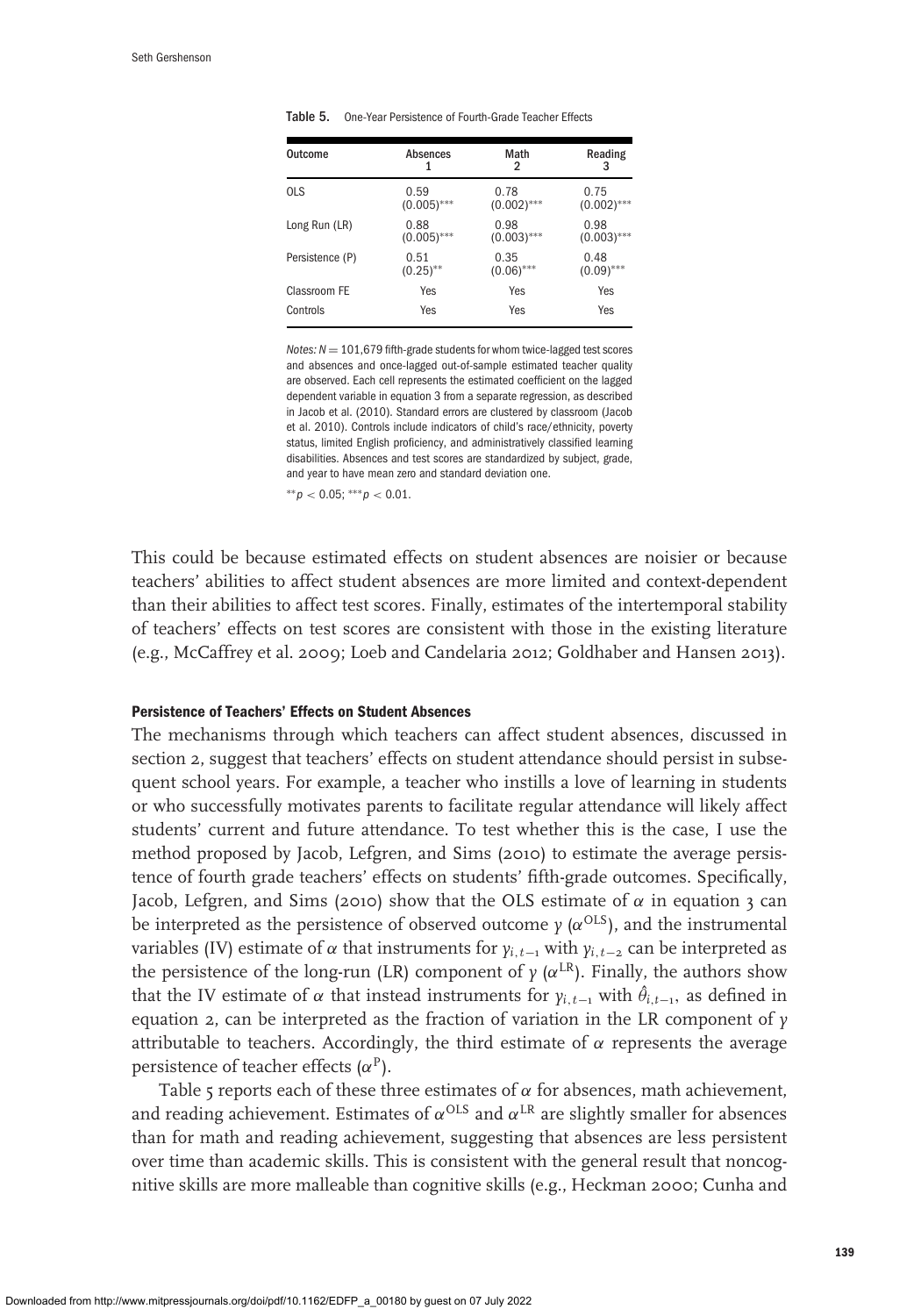Heckman 2008). It is also reassuring that the estimates of  $\alpha$ <sup>OLS</sup> and  $\alpha$ <sup>LR</sup> for math and reading reported in table 5 are similar to the corresponding estimates reported by Jacob, Lefgren, and Sims (2010). Interestingly, the estimate of  $\alpha^P$  for absences is larger than the corresponding estimates for math and reading achievement, though the absence estimate is less precisely estimated. Still, the null hypothesis of zero persistence in teachers' effects on absences can be rejected with 5 percent confidence. This suggests that teachers' effects on student absences are at least as persistent as teachers' effects on academic achievement, despite less intertemporal persistence in the LR component of students' absences than in the LR components of math and reading ability. Specifically, the point estimate of  $\circ$ . $\circ$ 1 reported in column 1 of table  $\circ$  suggests that about half the variation in fourth-grade student absences attributable to fourth-grade teachers persists in fifth grade. Again, this result is consistent with the general finding that teachers affect student attendance.

# **Does Teaching Experience Affect Student Absences?**

Finally, if teachers do affect student attendance, it stands to reason that their ability to do so improves with teaching experience (Ladd and Sorensen 2014). For example, more experienced teachers might converse with parents and teach character skills more effectively than their less-experienced counterparts. Evidence of an "experience gradient" in teachers' effects on student attendance would lend additional empirical support to the claim that teachers affect student attendance. Accordingly, I estimate the effect of teachers' experience on student absences using the nonparametric specification and estimation framework advocated by Wiswall (2013). Specifically, the returns to teaching experience are estimated in a two-step procedure. First, the classroom fixed effects in equation 3 are estimated ( $\hat{\lambda}$ ) and saved for use in step 2. Second, the ( $\hat{\lambda}$ ) are regressed on teacher experience (*exper*); teacher, grade, and year FE; and the vector of classroom characteristics from equation 1. Following Wiswall (2013), I model teachers' experience as a set of  $K = 36$  binary indicators for each experience level from 1 to 35 plus a category for 36+ years of experience, where new teachers with zero experience constitute the omitted reference category. Formally,

$$
\hat{\lambda}_{ijgst} = \sum_{k=1}^{K} \varphi_k \mathbf{1}\{ \exp \epsilon r_{jt} = k \} + \mathbf{\gamma} \mathbf{c}_{-i,jgst} + \theta_j + \pi_g + \delta_t + u_{ijgst}, \tag{4}
$$

where  $1\{\cdot\}$  is the indicator function.<sup>14</sup>

The thirty-six estimated  $\varphi$  parameters for each outcome (i.e., absences, math achievement, and reading achievement) are plotted in figure 2. For math, the nonparametric estimates suggest that returns to experience continue to accrue over the first twenty years of teaching, which are consistent with the findings of Wiswall (2013). The relationship between teaching experience and students' reading achievement follows a similar pattern but the effects are only about half as large as those for math achievement. Again, this is consistent with previous research on the returns to teaching experience (e.g., Clotfelter, Ladd, and Vigdor 2007; Kane, Rockoff, and Staiger 2008; Ladd and Sorensen 2014) and with results presented earlier in this article that

**140**

EDUCATION FINANCE AND POLICY

<sup>1</sup>4. School FE are omitted from equation 4 because relatively few teachers in the analytic sample changed schools.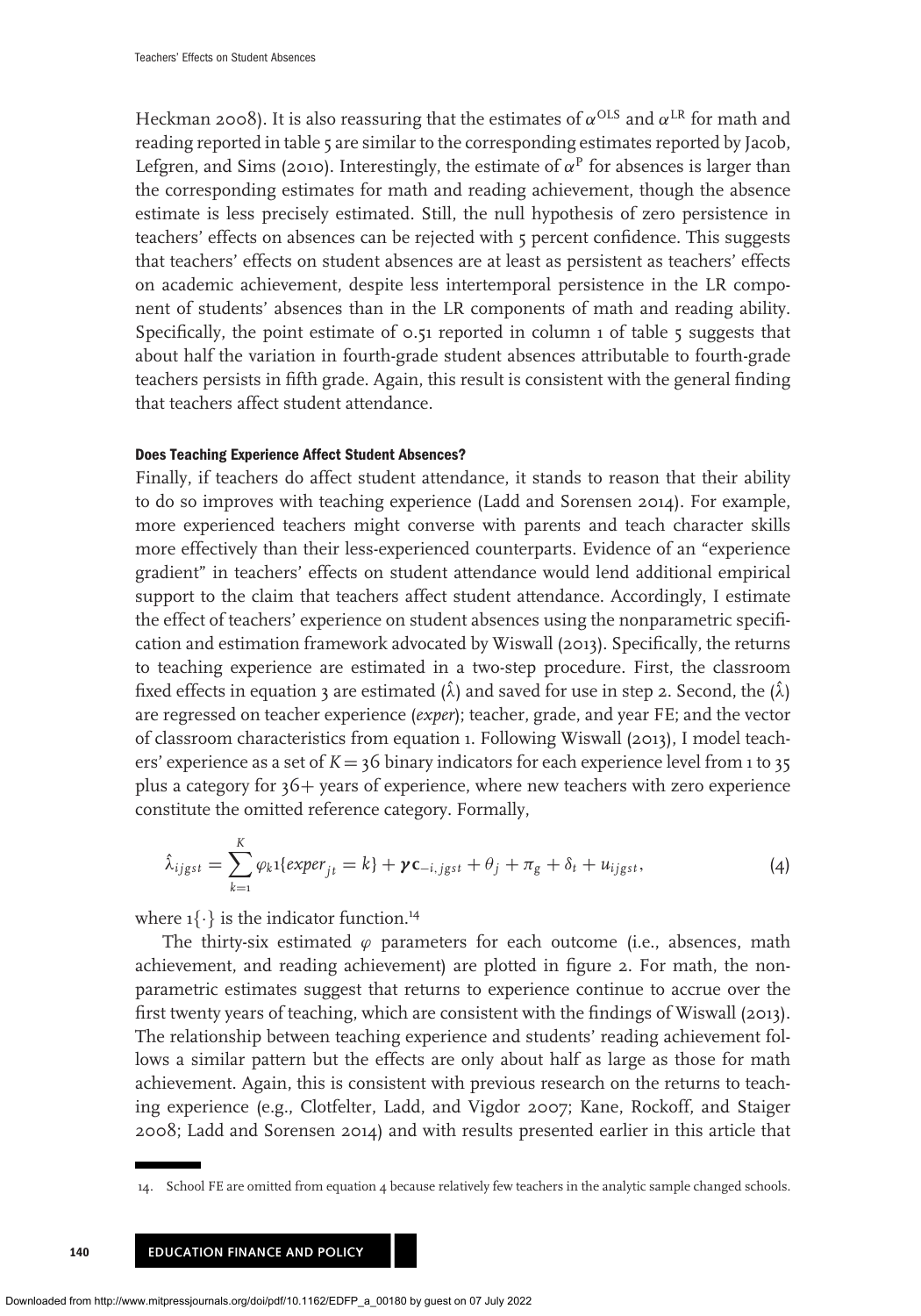

*Notes:* This figure reports nonparametric estimates of the effect of teaching experience on three outcomes: student absences, math achievement, and reading achievement. Each outcome is standardized to have mean zero and standard deviation one. New teachers with zero years of experience constitute the omitted category, so each coefficient compares the returns to a given level of experience to a new teacher. Teachers with more than 35 years of experience are grouped together in the final category. Estimates were generated by the two-stage estimation strategy described in the text and follow from Wiswall (2013). All models control for lagged student outcomes, student characteristics, classroom characteristics, and teacher, grade, and year fixed effects. Models were estimated using the subset of NCERDC data for which teacher experience data were available.  $N = 295,305$  student years and 9,064 unique teachers.

Figure 2. Nonparametric Estimates of Returns to Teaching Experience.

suggest that teacher effects on reading achievement are about half as large as those on math achievement (e.g., table 2).

The estimated relationship between teaching experience and student absences mirrors that between teaching experience and reading achievement, suggesting that more experienced teachers are modestly more effective at reducing student absences. For example, on average, students assigned to teachers who have twenty years of teaching experience have about 20 percent of a SD fewer absences than similar students assigned to new teachers. Generally, these effects are smaller in magnitude than the effects of middle school math and English teachers on middle school student absences in North Carolina found by Ladd and Sorensen (2014). For example, the authors find that teachers who have twenty years of experience decrease student absences by about 60 percent of a student-absence SD. This difference could result from middle school students having relatively more agency over their absences than primary school students. Still, that the effects of primary school teachers' teaching experience on student absences shown in figure 2 are similar in magnitude to those on reading achievement is again consistent with the main results presented in table 2 and suggestive of a causal relationship between teacher effectiveness and student attendance.

# **7. CROSS-DOMAIN STABILITY OF ESTIMATED TEACHER EFFECTS**

I now compare the estimated teacher effects on student absences to those on academic achievement to examine the stability of teacher effectiveness across cognitive and noncognitive domains. I do so by comparing rankings of teacher and classroom effectiveness based on the teacher and classroom effects generated by equations 1 and 3.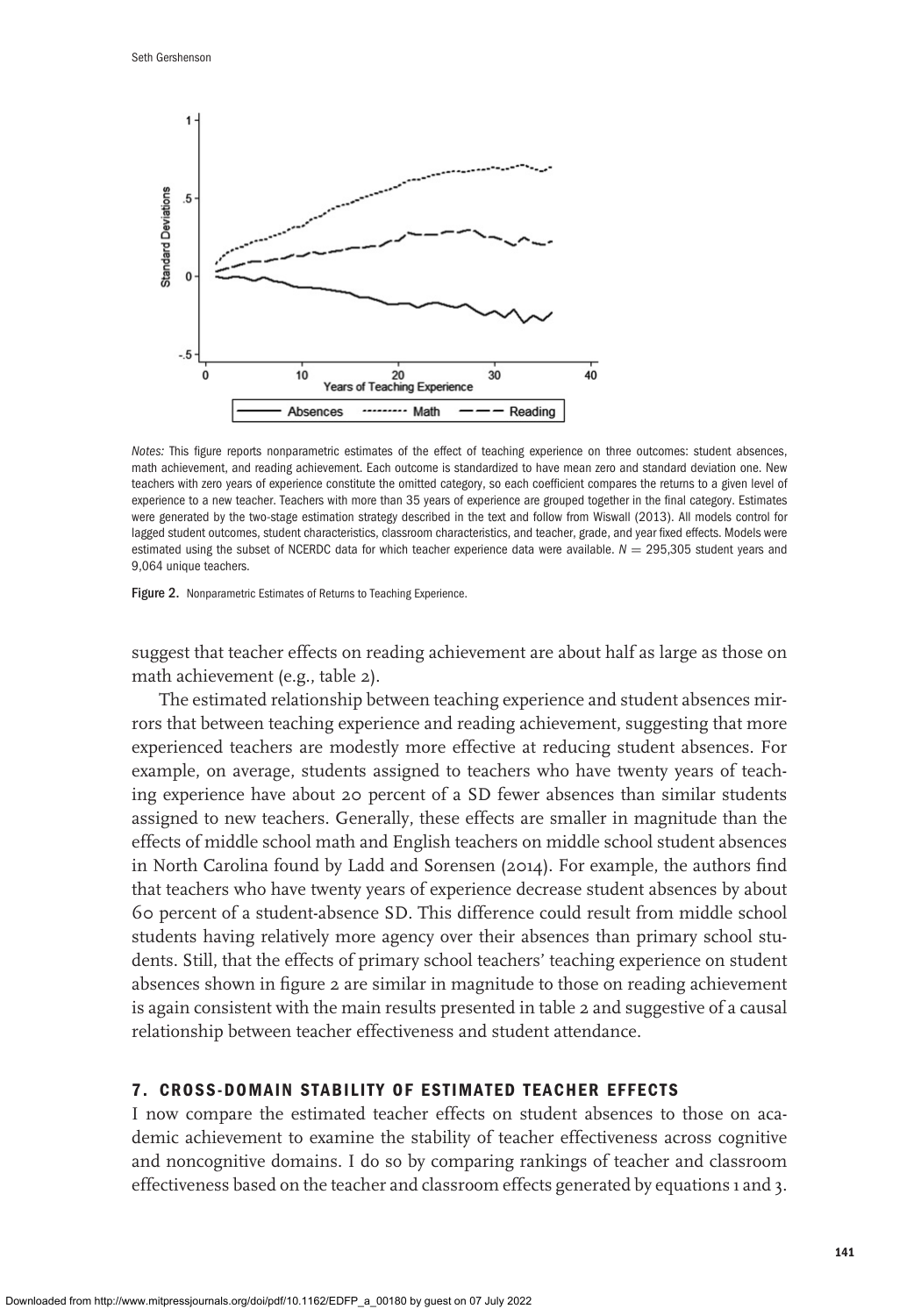|                                   | Spearman<br>Corr.<br>Coeff. | <b>Both</b><br>Above<br>90th<br>Percentile | <b>Both</b><br>Above<br>75th<br>Percentile | <b>Both</b><br>Above<br>Mean | <b>Both</b><br>Above<br>Median | <b>Both</b><br><b>Below</b><br>25th<br>Percentile | <b>Both</b><br><b>Below</b><br>10th<br>Percentile |
|-----------------------------------|-----------------------------|--------------------------------------------|--------------------------------------------|------------------------------|--------------------------------|---------------------------------------------------|---------------------------------------------------|
| North Carolina Teacher Rankings   |                             |                                            |                                            |                              |                                |                                                   |                                                   |
| Absence-Math                      | $-0.04***$                  | 1.7%                                       | 6.5%                                       | 25.5%                        | 24.9%                          | 6.6%                                              | 1.1%                                              |
| Absence-Reading                   | $-0.02*$                    | 1.8%                                       | 7.2%                                       | 24.7%                        | 25.1%                          | 7.1%                                              | 1.6%                                              |
| Math-Reading                      | $0.34***$                   | 3.5%                                       | 11.3%                                      | 30.4%                        | 31.0%                          | 10.9%                                             | 2.9%                                              |
| North Carolina Classroom Rankings |                             |                                            |                                            |                              |                                |                                                   |                                                   |
| Absence-Math                      | $0.06***$                   | 1.3%                                       | 6.7%                                       | 27.9%                        | 26.1%                          | 7.1%                                              | 1.4%                                              |
| Absence-Reading                   | $0.05***$                   | 1.3%                                       | 6.7%                                       | 28.0%                        | 25.9%                          | 7.3%                                              | 1.7%                                              |
| Math-Reading                      | $0.46***$                   | 3.1%                                       | 11.8%                                      | 33.9%                        | 33.2%                          | 12.0%                                             | 3.4%                                              |
| <b>ECLS-K Classroom Rankings</b>  |                             |                                            |                                            |                              |                                |                                                   |                                                   |
| Absence-Math                      | $-0.07$                     | 1.0%                                       | 5.6%                                       | 24.8%                        | 22.9%                          | 4.6%                                              | 0.7%                                              |
| Absence-Reading                   | $0.10*$                     | 2.0%                                       | 8.5%                                       | 28.1%                        | 27.5%                          | 5.9%                                              | 1.3%                                              |
| Math-Reading                      | $0.37***$                   | 2.6%                                       | 11.8%                                      | 31.7%                        | 30.1%                          | 9.8%                                              | 2.6%                                              |

#### Table 6. Cross-Domain Stability of Estimated Teacher and Classroom Rankings

*Notes:* The North Carolina sample contains 446,244 student-year observations and 27,943 classrooms. The ECLS-K sample contains 2,350 first grade students and 300 classrooms (sample sizes rounded to nearest 50). Teacher rankings are based on the teacher effects estimated in columns 1, 3, and 4 of table 2. Classroom rankings are based on the classroom effects reported in columns 1, 3, and 4 of table 3. Absence-subject and math-reading refer to cross-domain and cross-subject stability, respectively.

<sup>∗</sup>*p* < 0.1; ∗∗∗*p* < 0.01.

Comparisons are made between rankings rather than between point estimates because VA models frequently produce reliable rankings of teacher effectiveness even when the point estimates are inconsistent (Guarino et al. 2014) and rankings are arguably more policy relevant than point estimates. Specifically, rankings are compared across domains in three ways. First, I compute Spearman rank correlations. Second, I compute the percentage of teachers who are above average in both rankings, and similarly for various quantiles of interest. Finally, more nuanced transition matrixes are reported in Appendix table A.4 (available on the *Education Finance and Policy* Web site).

The first panel of table 6 summarizes these relationships for teachers. Spearman rank correlations between the absence and academic achievement rankings are close to zero and actually negative, suggesting that teachers who excel in one domain do not necessarily excel along others. This is further evidenced by the fact that relatively few teachers are above or below specific thresholds in both rankings. For example, only about 1 to 2 percent of teachers are in the top (bottom) decile, 7 percent are in the top (bottom) quartile, and 25 percent are in the top (bottom) half of both the absence and academic rankings.<sup>15</sup> There is noticeably more stability between the math and reading

<sup>1</sup>5. These numbers can be converted into the percentage of eligible teachers by dividing by the quantile's range. For example, 17 percent (1.7/10) of teachers in the top decile of the absence ranking are in the top decile of the math ranking. It is also worth noting that table A.4 in the online appendix (available on the *Education Finance and Policy* Web site) reports transition matrixes that provide a more nuanced view of the cross-domain and cross-subject stability of teacher rankings, as correlations can mask large swings in rankings (Goldhaber and Theobald 2012). Again, rankings are less stable across domains than across subjects. For example, only about 22 percent of teachers in the top (bottom) fifth of the math rankings are also in the top (bottom) fifth of the absence rankings. The cross-subject transition matrixes are consistent with previous research that finds about 40 percent of the lowest (highest) performing teachers in math are similarly low (high) performing in reading (e.g., Loeb, Kalogrides, and Béteille 2012).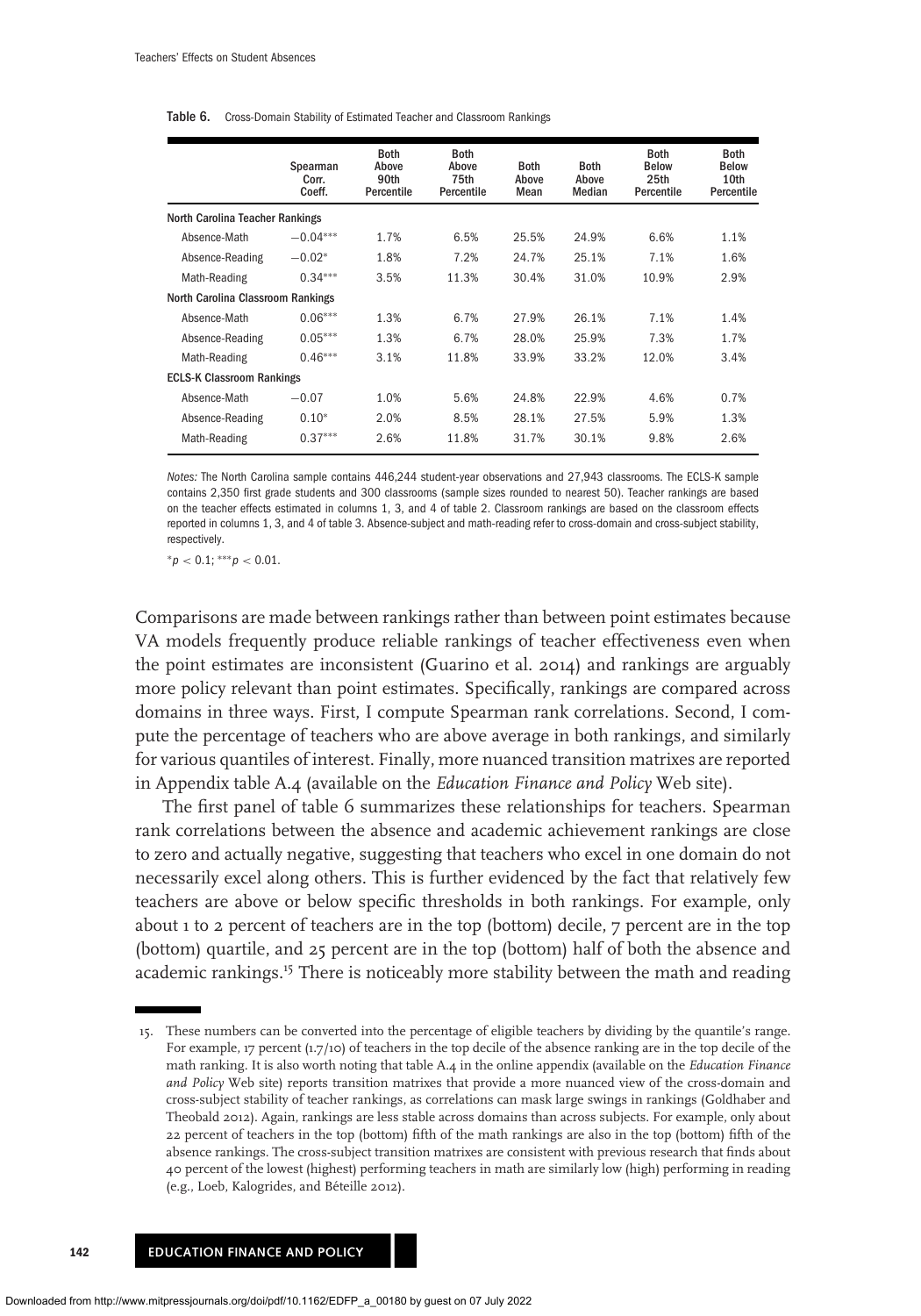rankings. It is reassuring that the cross-subject correlation of 0.34 fits comfortably within the range of previous estimates (e.g., Loeb and Candelaria 2012; Goldhaber, Cowan, and Walch 2013).

The second and third panels of table 6 compare the cross-domain and cross-subject stability of estimated classroom effects using the NCERDC and ECLS-K data sets, respectively. Once again, the North Carolina and ECLS-K analyses yield remarkably similar results, suggesting that the North Carolina results generalize to the U.S. population. The cross-domain rank correlations are close to zero in both data sets and the cross-subject rank correlations are about 0.4. Taken together, the results presented in table 6 suggest that teachers who are (in)effective in one domain are not necessarily (in)effective in others. This result is consistent with research by Jackson (2013) and Jennings and DiPrete (2010) and suggests that narrowly focusing on test scores will potentially misclassify teachers who improve students' character skills, such as regular attendance, as ineffective.

# **8. DISCUSSION**

This paper uses longitudinal administrative data on teachers and students in North Carolina to estimate teacher effects on both student absences and academic achievement. The analyses yield two novel findings, which are generally consistent with similar analyses of the nationally representative ECLS-K and robust to a variety of VA model specifications. First, teachers have statistically significant effects on student absences, which are not biased by endogenous sorting of students to teachers based on observable student characteristics, and are similar in magnitude to teachers' effects on reading test scores. Second, there is essentially zero correlation between rankings of teacher effects on absences and rankings of teacher effects on academic achievement, which suggests that there are multiple dimensions of effective teaching, and teachers who excel along one dimension do not necessarily excel along others. These findings are generally consistent with previous studies of teachers' ability to affect noncognitive and sociobehavioral skills in other contexts (Jennings and DiPrete 2010; Jackson 2013).

Three additional results lend additional support to the finding that teachers affect student absences. First, teachers' contemporaneous effects on student absences are positively correlated over time, suggesting that there is a permanent component to teachers' effects on student absences over and above transitory components associated with a particular classroom. Second, teachers' effects on student absences persist into the following academic year, suggesting that teachers affect students' (or parents') attitudes and preferences, rather than simply providing short-run incentives to attend class. Third, more experienced teachers tend to have larger effects on student attendance. This could either be because learning to alter student behaviors, such as attendance, takes time or because new teachers initially choose to focus on improving their academic instructional skills. It would be useful for future research to investigate the underlying sources of the experience gradient in teachers' effects on character skills. Similarly, future research might extend the analyses conducted in section 6 to other contexts and investigate how teachers affect other types of character skills and related student outcomes.

The results presented in this article contribute to two distinct literatures in the economics of education, as well as to our understanding of the educational process more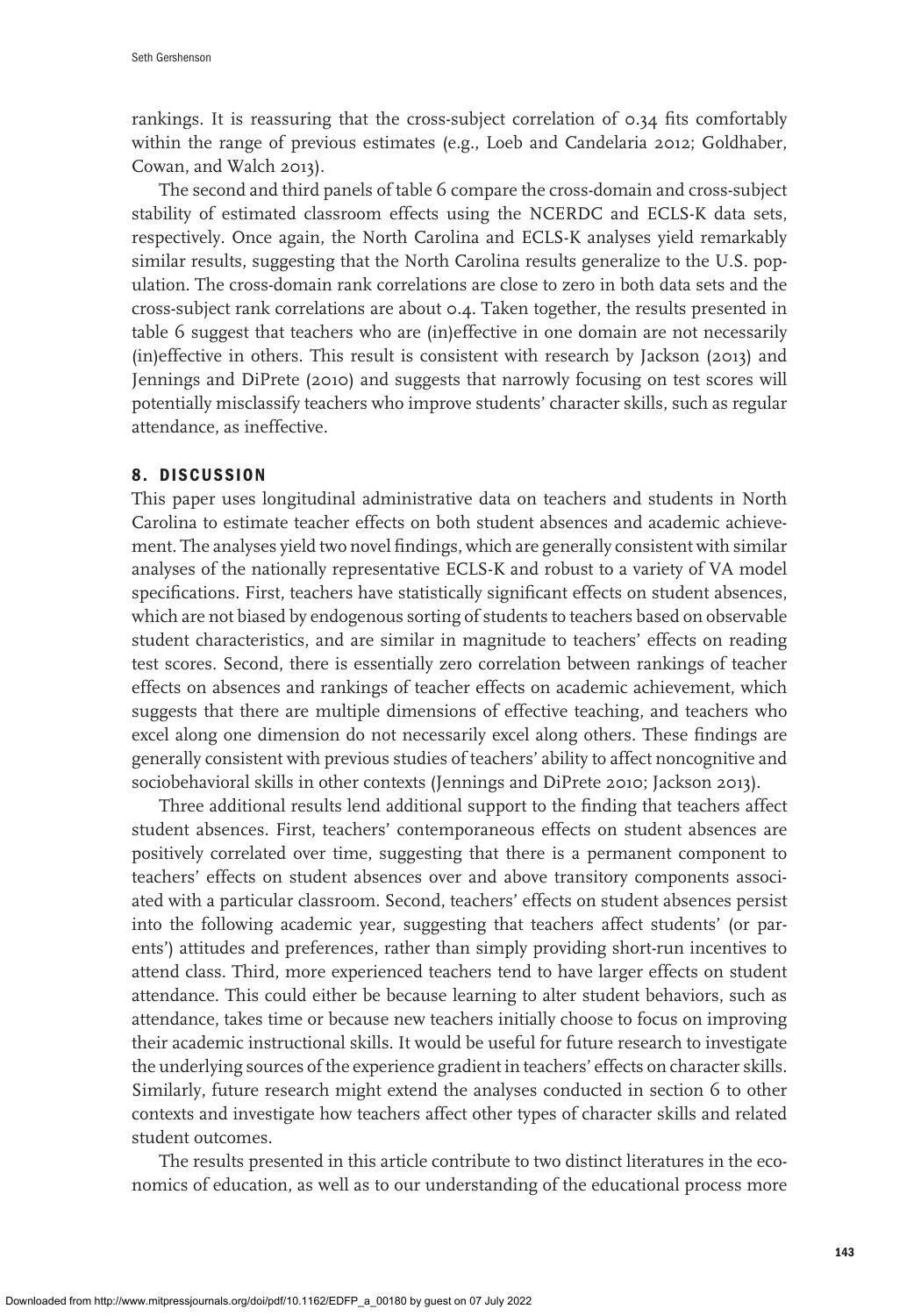generally. First, the finding that teachers affect primary school students' attendance furthers our understanding of the education production function and the educational inputs that develop character skills. Based on existing estimates of student absences' effects on test scores (e.g., Aucejo and Romano 2013; Gershenson, Jacknowitz, and Brannegan 2015), the decrease in student absences attributable to a one SD improvement in teacher effectiveness (i.e., 0.07 absence SD, or about 0.4 student absences) translates into relatively small achievement gains comparable to about 3 percent of the test-score gains attributable to a one SD improvement in teacher effectiveness (as measured by effects on test scores).

Nonetheless, student absences, particularly in primary school, are important over and above their direct impact on test scores for several reasons. Children form habits and undergo substantial developmental changes during these formative years, which is important given that high school absences predict negative long-run outcomes such as grade retention (Nield and Balfanz 2006), drug use (Hallfors et al. 2002), and dropping out of school (Rumberger and Thomas 2000) and the longer-term importance of regular attendance in the labor market (Heckman and Kautz 2013). Indeed, improving attendance habits could be one mechanism through which primary school teachers affect long-run socioeconomic outcomes. Moreover, there are positive externalities, or peer effects, of individual students' attendance and school engagement on the academic achievement of their classmates (Gottfried 2011). It could also be the case that student absences influence peers' attendance habits. Finally, from a practical standpoint, the finding that teachers affect student attendance is likely to be of direct interest to school principals and administrators seeking to improve the academic performance and school engagement of disadvantaged and chronically absent students. Information on the teachers who most effectively improve student attendance might be used either to identify the classroom characteristics and teaching strategies that contribute to improvements in student attendance or to strategically assign students to teachers. Similarly, the finding that teachers can and do affect student attendance might be used in pre-service and professional-development training to motivate the importance and ability of teachers to influence students' socioemotional behaviors.

Second, the current study also contributes to the general literature on the use and estimation of VA models of teacher effectiveness. The small and sometimes negative correlation between rankings of teacher effectiveness across domains (absences versus academic achievement) suggests the importance of evaluating teachers along multiple objective dimensions. The lack of a strong positive relationship between these rankings could result from some teachers eliciting test score gains by running a strict, drill-based classroom at the expense of maintaining a stimulating learning environment. Alternatively, if teachers who improve attendance have larger average class sizes as a result, a "bad apple" model of peer effects (Lazear 2001) might undermine the classroom's average test performance. It would be useful for future research to further investigate the within-teacher relationships between different types of teaching skills. Similarly, future research might probe the exact mechanisms through which teachers affect attendance and related character skills, as the current study is unable to disentangle effects on parental involvement from effects on students' dispositions and behaviors. In the meantime, however, current teacher evaluation systems that prioritize teachers'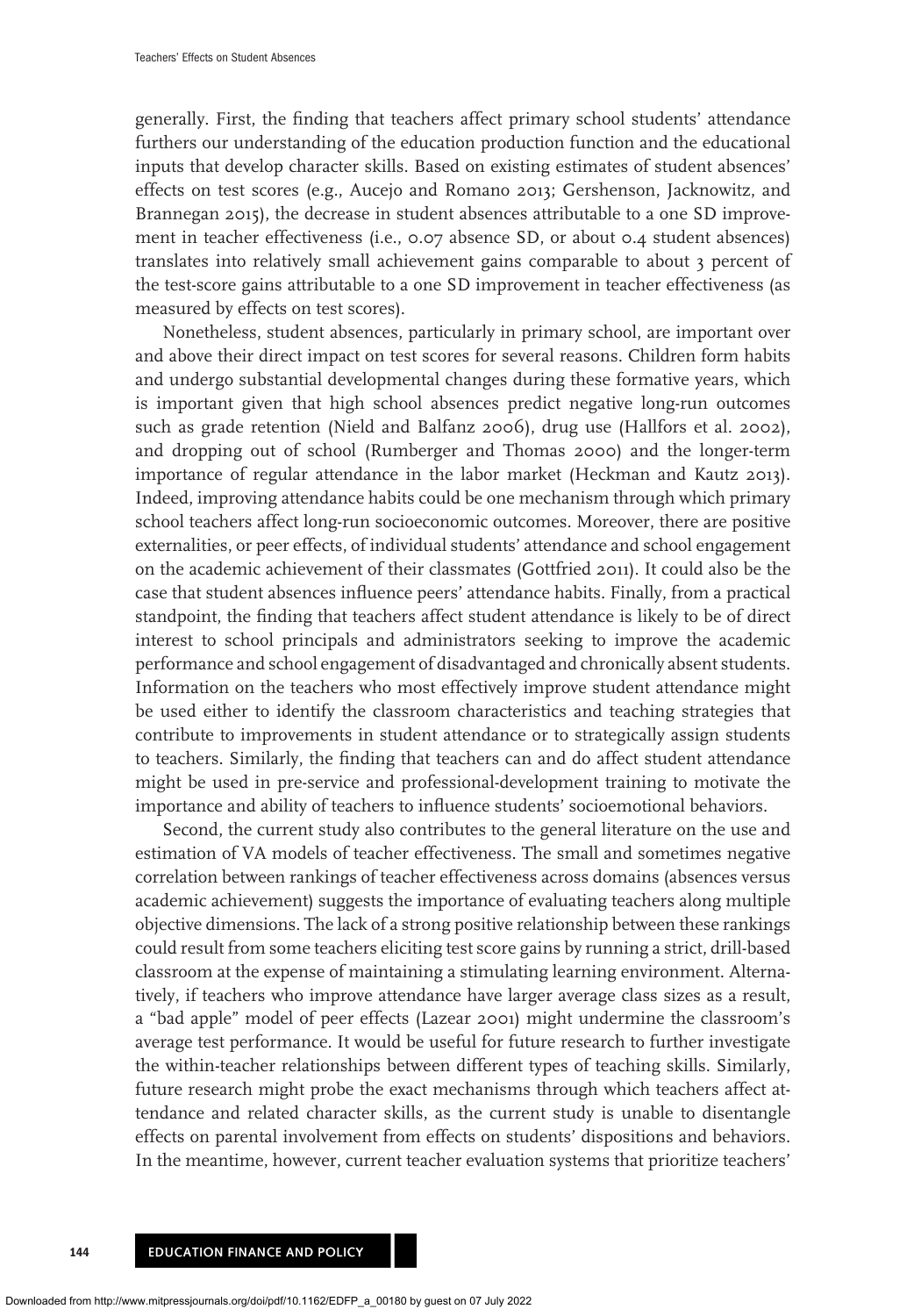effects on student test scores are potentially failing to recognize the effectiveness of teachers who facilitate students' development in other domains and potentially divert teachers' time and energy away from lessons and activities that develop character skills. It is therefore important that teacher evaluation systems include multiple measures of teacher effectiveness, perhaps including measures of teachers' ability to improve students' attendance and related character skills. Indeed, if teachers were incentivized and encouraged to improve student attendance and related character skills, their effects on such behaviors would likely be even larger than those found here.

# **ACKNOWLEDGMENTS**

The author is grateful for financial support from the Spencer Foundation and the American Educational Research Association (AERA). AERA receives funds for its AERA Grants Program from the National Science Foundation under NSF grant DRL-0941014. Opinions reflect those of the author and not necessarily those of the funding agencies. The author thanks the North Carolina Education Research Data Center for providing access to the restricted-use North Carolina data. The author thanks Nora Gordon, Cassie Guarino, Mike Hansen, two anonymous referees, seminar participants at American University, Johns Hopkins University, Oregon State University, The College Board, and The University of Oregon, and conference participants at the 2014 meetings of the Association for Education Finance and Policy and Society for Research on Educational Effectiveness for providing helpful comments. Andrew Brannegan and Michael S. Hayes provided excellent research assistance. Any remaining errors are my own.

# **REFERENCES**

Alexander, Karl, Doris Entwisle, and Nader Kabbani. 2001. The dropout process in life course perspective: Early risk factors at home and school. *Teachers College Record* 103(5):760–822.

Almlund, Mathilde, Angela Lee Duckworth, James J. Heckman, and Tim D. Kautz. 2011. Personality psychology and economics. In *Handbook of economics of education*, vol. 4, edited by Eric A. Hanushek, Stephen Machin, and Ludger Woessmann, pp. 1–181. Amsterdam: North Holland. doi:10.101[6/B978-0-444-53444-6.0000](http://dx.doi.org/10.1016/B978-0-444-53444-6.00001-8)1-8

Angrist, Joshua, and Jörn-Steffen Pischke. 2009. Mostly harmless econometrics: An empiricists' *companion*. Princeton, NJ: Princeton University Press.

Aucejo, Esteban M., and Teresa Foy Romano. 2013. Assessing the effect of school days and absences on test score performance. CFP Discussion Paper No. 1302, London School of Economics.

Baker, Eva L., Paul E. Barton, Linda Darling-Hammond, Edward Haertel, Helen F. Ladd, Robert L. Linn, Diance Ravitch, Richard Rothstein, Richard J. Shavelson, and Lorrie A. Shepard. 2010. *Problems with the use of student test scores to evaluate teachers. EPI Briefing Paper No. 278.* Washington, DC: Economic Policy Institute.

Ballou, Dale. 2009. Test scaling and value-added measurement. *Education Finance and Policy* 4(4):351–383. doi:10.11[62/edfp.2009.4.4.35](http://dx.doi.org/10.1162/edfp.2009.4.4.351)1

Borghans, Lex, Angela Lee Duckworth, James J. Heckman, and Bas ter Weel. 2008. The economics and psychology of personality traits. *Journal of Human Resources* 43(4):972–1059.

Chetty, Raj, John N. Friedman, Nathaniel Hilger, Emmanuel Saez, Diane Whitmore Schanzenbach, and Danny Yagan. 2011. How does your kindergarten classroom affect your earnings? Evidence from Project Star. *Quarterly Journal of Economics* 126(4):1593–1660. doi:10.1[093/qje/qjr04](http://dx.doi.org/10.1093/qje/qjr041)1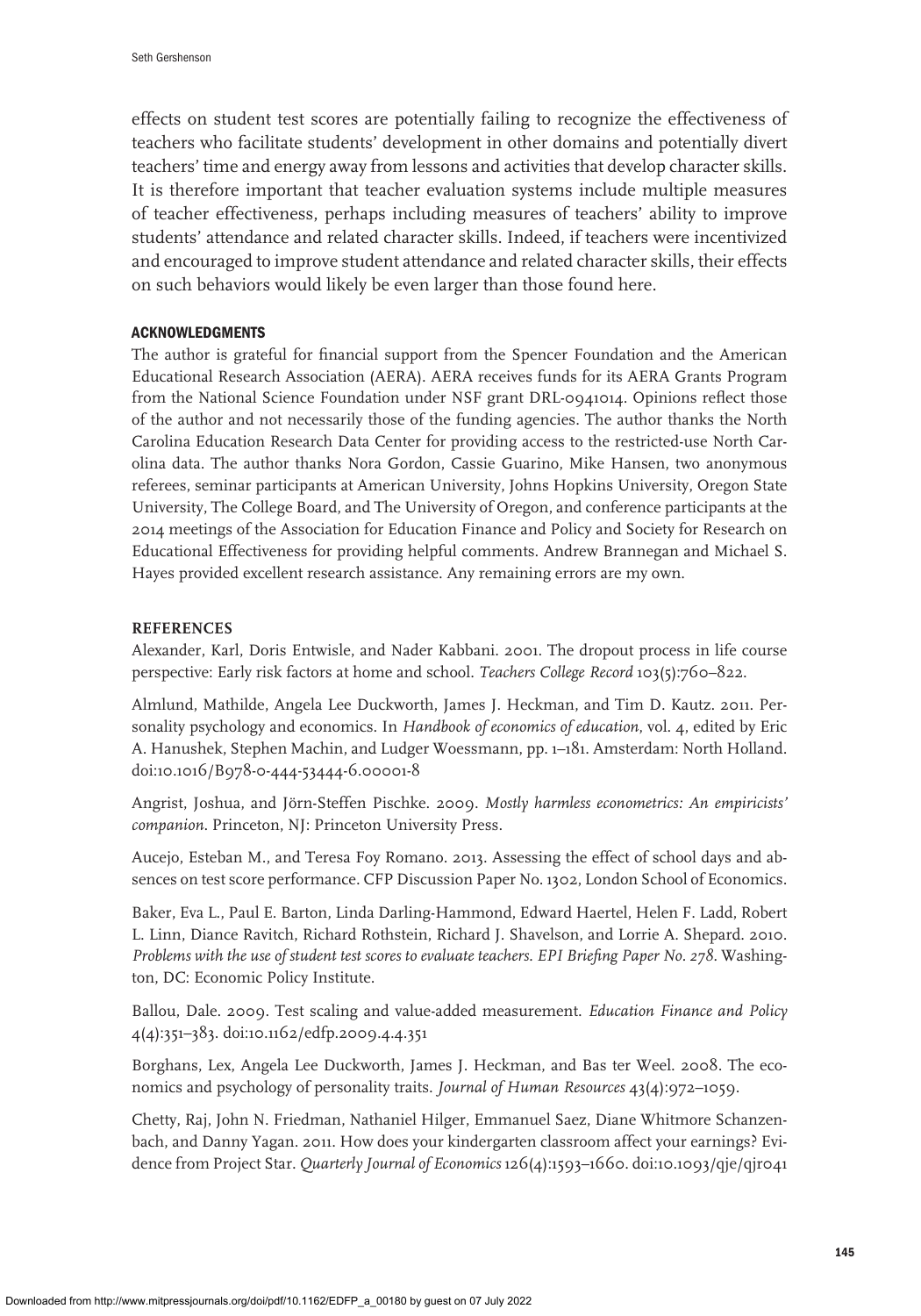Chetty, Raj, John N. Friedman, and Jonah E. Rockoff. 2014. Measuring the impacts of teachers I: Evaluating bias in teacher value-added estimates. *American Economic Review* 104(9):2593–2632. doi:10.1257/aer.1[04.9.2593](http://dx.doi.org/10.1257/aer.104.9.2593)

Clotfelter, Charles T., Helen F. Ladd, and Jacob L. Vigdor. 2007. Teacher credentials and student achievement: Longitudinal analysis with student fixed effects. *Economics of Education Review* 26(6):673–682. doi:10.101[6/j.econedurev.2007.](http://dx.doi.org/10.1016/j.econedurev.2007.10.002)10.002

Cunha, Flavio, and James J. Heckman. 2008. Formulating, identifying and estimating the technology of cognitive and noncognitive skill formation. *Journal of Human Resources* 43(4):738–782.

Cunha, Flavio, James J. Heckman, and Susanne M. Schennach. 2010. Estimating the technology of cognitive and noncognitive skill formation. *Econometrica* 78(3):883–931. doi:10.3982 /ECTA6551

Dobbie, Will. 2011. Teacher characteristics and student achievement: Evidence from Teach for America. Unpublished paper, Princeton University.

Dombkowski, Kristen. 2001. Will the real kindergarten please stand up? Defining and redefining the 20th century U.S. kindergarten. *History of Education* 30(6):527–545. doi:10.1080 /00467600110064762

Duckworth, Angela L., Christopher Peterson, Michael D. Matthews, and Dennis R. Kelly. 2007. Grit: Perseverance and passion for long-term goals. *Journal of Personality and Social Psychology* 92(6):1087–1101. doi:10.1[037/0022-35](http://dx.doi.org/10.1037/0022-3514.92.6.1087)14.92.6.1087

Duncan, Greg J., and Katherine Magnuson. 2011. The nature and impact of early achievement skills, attention skills, and behavior problems. In *Whither opportunity*, edited by G. Duncan and R. Murnane, pp. 47–69. New York: Russel Sage Foundation.

Fenstermacher, Gary D., and Virginia Richardson. 2005. On making determinants of quality in teaching. *Teachers College Record* 107(1):186–213.

Gallup. 2004. *Education* polls. Available [www.gallup.com/poll/](http://www.gallup.com/poll/1612/education.aspx)1612/education.aspx. Accessed 15 April 2014.

Gershenson, Seth, Alison Jacknowitz, and Andrew Brannegan. 2015. Are student absences worth the worry in U.S. primary schools? IZA Discussion Paper No. 9558.

Goldhaber, Dan. 2007. Everyone's doing it, but what does teacher testing tell us about teacher effectiveness? *Journal of Human Resources* 42(4):765–794.

Goldhaber, Dan, James Cowan, and Joe Walch. 2013. Is a good elementary teacher always good? Assessing teacher performance estimates across subjects. *Economics of Education Review* 36:216–228. doi:10.101[6/j.econedurev.20](http://dx.doi.org/10.1016/j.econedurev.2013.06.010)13.06.010

Goldhaber, Dan, and Michael Hansen. 2013. Is it just a bad class? Assessing the long-term stability of estimated teacher performance. *Economica* 80(319):589–612. doi:10.1111[/ecca.](http://dx.doi.org/10.1111/ecca.12002)12002

Goldhaber, Dan, and Roddy Theobald. 2012. *Do different value-added models tell us the same things*? Available [www.carnegieknowledgenetwork.org/briefs/value-added/different-growth-models/.](http://www.carnegieknowledgenetwork.org/briefs/value-added/different-growth-models/) Accessed 11 November 2014.

Gottfried, Michael A. 2009. Excused versus unexcused: How student absences in elementary school affect academic achievement. *Educational Evaluation and Policy Analysis* 31(4):392–419.

Gottfried, Michael A. 2011. Absent peers in elementary years: The negative classroom effects of unexcused absences on standardized testing outcomes. *Teachers College Record* 113(8):1597–1632.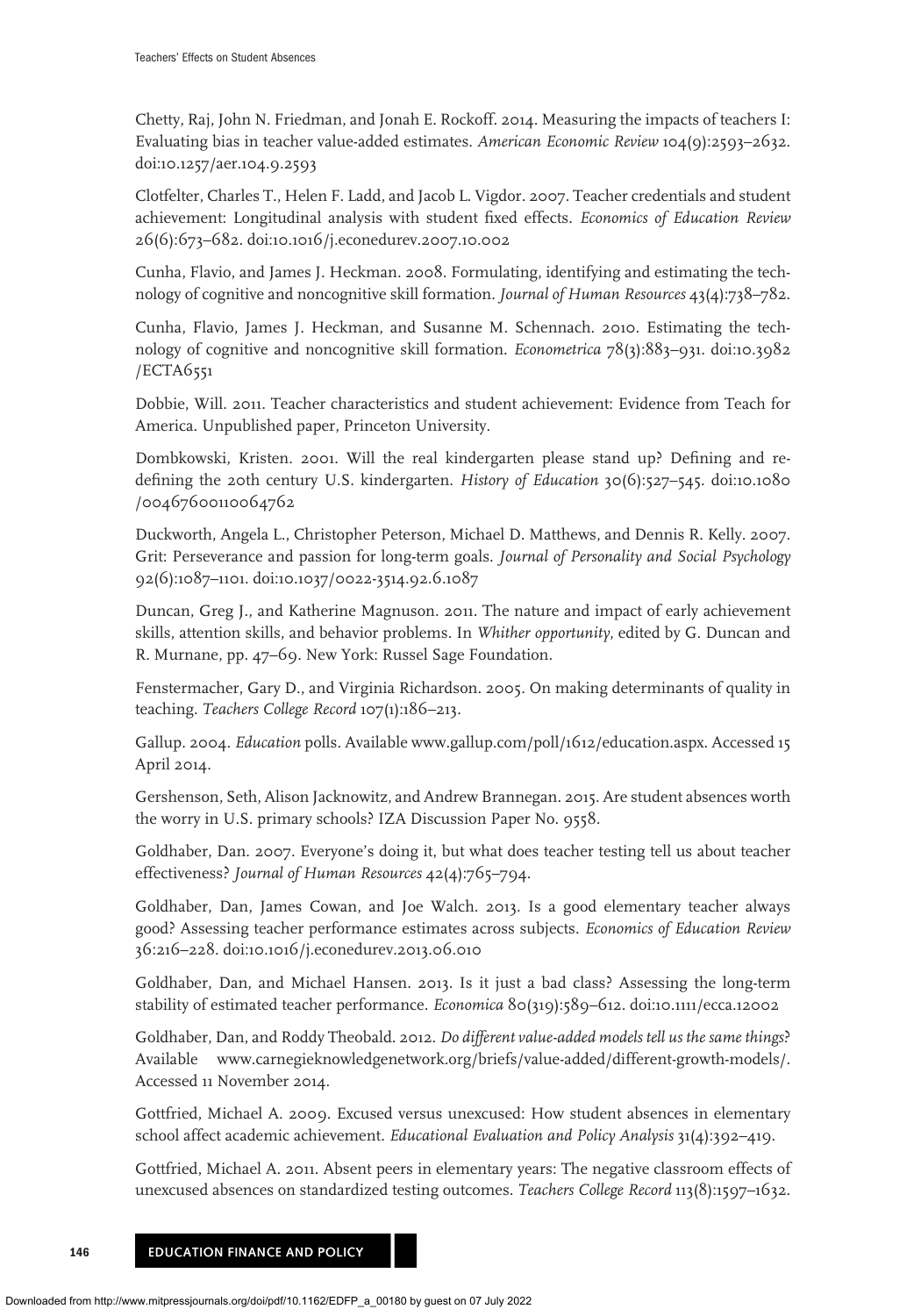Guarino, Cassandra M., Mark D. Reckase, and Jeffrey M. Wooldridge. 2015. Can valueadded measures of teacher performance be trusted? *Education Finance and Policy* 10(1):117–156. doi:10.11[62/EDFP\\_a\\_00](http://dx.doi.org/10.1162/EDFP_a_00153)153

Guarino, Cassandra M., Mark D. Reckase, Brian W. Stacy, and Jeffrey M. Wooldridge. 2014. Evaluating specification tests in the context of value-added estimation. *Journal of Research on Educational Effectiveness* 8(1):35–59. doi:10.1080/1[9345747.20](http://dx.doi.org/10.1080/19345747.2014.981905)14.981905

Hallfors, Denise, Jack L. Vevea, Bonita Iritani, Hyun San Cho, Shereen Khatapoush, and Leonard Saxe. 2002. Truancy, grade point average, and sexual activity: A meta-analysis of risk indicators for youth substance use. *Journal of School Health* 72(5):205–211. doi:10.1111/j.1746-1561.2002 .tb06548.x

Hanushek, Eric A., and Steven G. Rivkin. 2010. Generalizations about using value-added measures of teacher quality. *American Economic Review* 100(2):267–271. doi:10.1257/aer.1[00.2.267](http://dx.doi.org/10.1257/aer.100.2.267)

Harris, Douglas N. 2011. *Value-added measures in education*. Cambridge, MA: Harvard Education Press.

Heckman, James J. 2000. Policies to foster human capital. *Research in Economics* 54(1):3-56. doi:10.1[006/reec.](http://dx.doi.org/10.1006/reec.1999.0225)1999.0225

Heckman, James J., and Tim Kautz. 2013. Fostering and measuring skills: Interventions that improve character and cognition. NBER Working Paper No. 19656.

Heckman, James J., Jora Stixrud, and Sergio Urzua. 2006. The effects of cognitive and noncognitive abilities on labor market outcomes and social behavior. *Journal of Labor Economics* 24(3):411–482. doi:10.1[086/504455](http://dx.doi.org/10.1086/504455)

Jackson, C. Kirabo. 2013. Non-cognitive ability, test scores, and teacher quality: Evidence from 9th grade teachers in North Carolina. NBER Working Paper No. 18624.

Jacob, Brian A. 2002. Where the boys aren't: Non-cognitive skills, returns to school and the gender gap in higher education. *Economics of Education Review* 21(6):589–598. doi:10.1016/S0272 -7757(01)00051-6

Jacob, Brian A., Lars Lefgren, and David P. Sims. 2010. The persistence of teacher-induced learning. *Journal of Human Resources* 45(4):915–943. doi:10.1[353/jhr.20](http://dx.doi.org/10.1353/jhr.2010.0029)10.0029

Jennings, Jennifer L., and Thomas A. DiPrete. 2010. Teacher effects on social and behavioral skills in early elementary school. *Sociology of Education* 83(2):135–159. doi:10.11[77/00380407](http://dx.doi.org/10.1177/0038040710368011)10368011

Kane, Thomas J., and Douglas O. Staiger. 2008. Estimating teacher impacts on student achievement: An experimental evaluation. NBER Working Paper No. 14607.

Kane, Thomas J., Jonah E. Rockoff, and Douglas O. Staiger. 2008. What does certification tell us about teacher effectiveness? Evidence from New York City. *Economics of Education Review* 27(6):615–631. doi:10.101[6/j.econedurev.2007.05.005](http://dx.doi.org/10.1016/j.econedurev.2007.05.005)

Kelly, Sean. 2012. Understanding teacher effects: Market versus process models of educational improvement. In *Assessing teacher quality: Understanding teacher effects on instruction and achievement*, edited by Sean Kelly, pp. 7–32. New York: Teachers College Press.

Kemple, James J., Corinne M. Herlihy, and Thomas J. Smith. 2005. *Making progress toward graduation: Evidence from the talent development high school model.* New York: MDRC.

Koedel, Cory, and Julian R. Betts. 2007. Re-examining the role of teacher quality in the educational production function. Working Paper No. 2007–03, Vanderbilt University.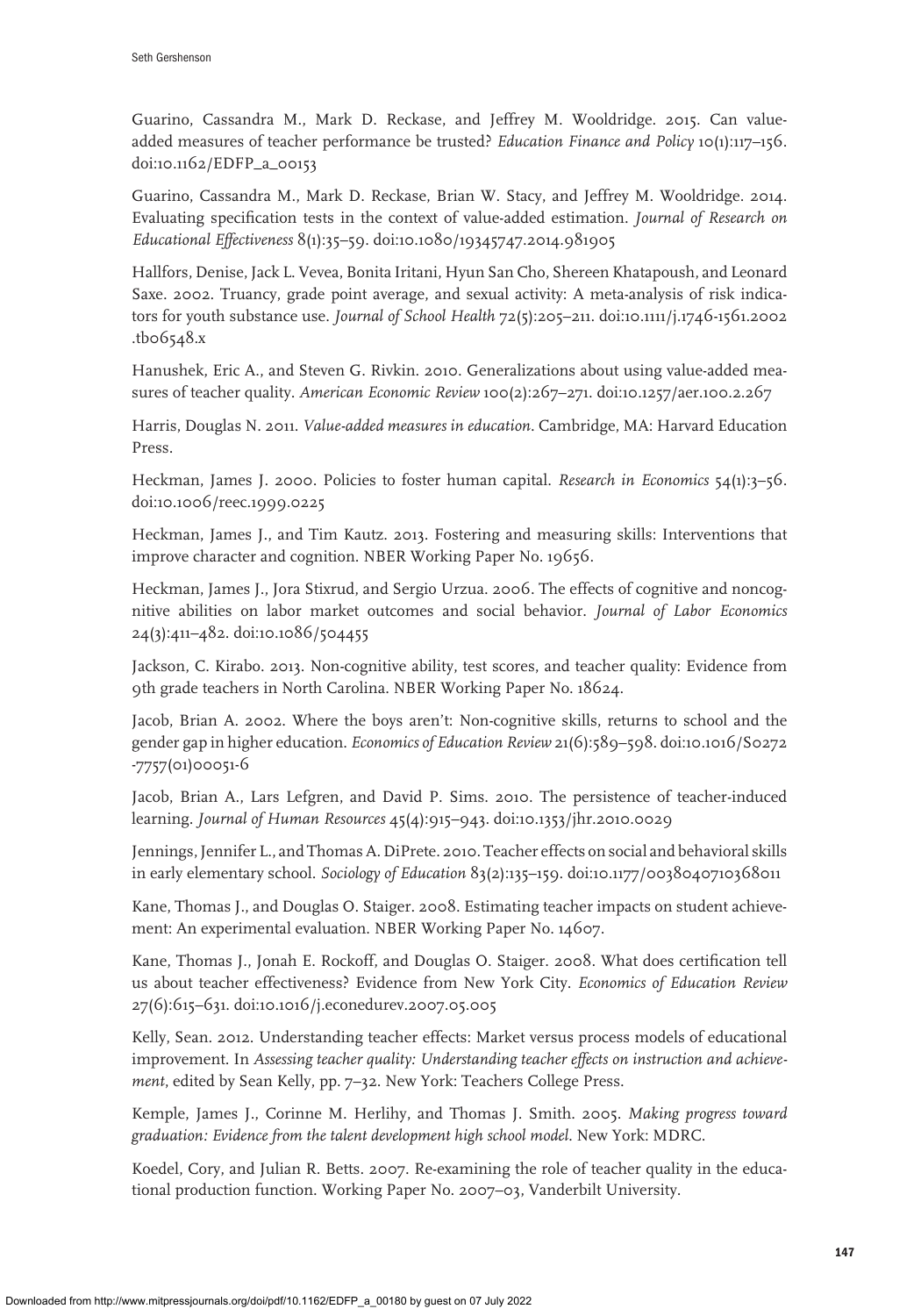Ladd, Helen F., and Lucy C. Sorensen. 2014. Returns to teacher experience: Student achievement and motivation in middle school. Calder Working Paper No. 112, American Institutes for Research.

Lazear, Edward P. 2001. Educational production. *Quarterly Journal of Economics* 116(3):777–803. doi:10.11[62/00335530](http://dx.doi.org/10.1162/00335530152466232)152466232

Lerman, Robert I. 2013. Are employability skills learned in US youth education and training programs? *IZA Journal of Labor Policy* 2: Article 6. doi:10.1186/21[93-9004-2-6](http://dx.doi.org/10.1186/2193-9004-2-6)

Lockwood, J. R., Daniel F. McCaffrey, Laura S. Hamilton, Brian M. Stecher, Vi-Nhuan Le, and Jose Felipe Martinez. 2007. The sensitivity of value added teacher effect estimates to different mathematics achievement measures. *Journal of Educational Measurement* 44(1):47–67. doi:10.1111/j.1[745-3984.2007.00026.x](http://dx.doi.org/10.1111/j.1745-3984.2007.00026.x)

Loeb, Susanna, and Christopher A. Candelaria. 2012. *How stable are value-added estimates across years, subjects, and student groups?* Available www.carnegieknowledgenetwork.org /briefs/value-added/value-added-stability/. Accessed 11 November 2014.

Loeb, Susanna, Demetra Kalogrides, and Tara Béteille. 2012. Effective schools: Teacher hiring, assignment, development, and retention. *Education Finance and Policy* 7(3):269–304. doi:10.1162 /EDFP\_a\_00068

Lounsbury, John W., Robert P. Steel, James M. Loveland, and Lucy W. Gibson. 2004. An investigation of personality traits in relation to adolescent school absenteeism. *Journal of Youth and Adolescence* 33(5):457–466. doi:10.1[023/B:JOYO.0000037637.20329.97](http://dx.doi.org/10.1023/B:JOYO.0000037637.20329.97)

Lundberg, Shelly. 2012. Personality and marital surplus. *IZA Journal of Labor Economics* 1: Article 3. doi:10.1186/21[93-8997-](http://dx.doi.org/10.1186/2193-8997-1-3)1-3

Lundberg, Shelly. 2013. The college type: Personality and educational inequality. *Journal of Labor Economics* 31(3):421–441. doi:10.1[086/67](http://dx.doi.org/10.1086/671056)1056

McCaffrey, Daniel F., Tim R. Sass, J. R. Lockwood, and Kata Mihaly. 2009. The intertemporal variability of teacher effect estimates. *Education Finance and Policy* 4(4):572–606. doi:10.1162/edfp .2009.4.4.572

Monk, David H., and Mohd Ariffin Ibrahim. 1984. Patterns of absence and pupil achievement. *American Educational Research Journal* 21(2):295–310. doi:10.31[02/000283](http://dx.doi.org/10.3102/00028312021002295)12021002295

Morrison, Toni, Bob Maciejewski, Craig Giffi, Emily Stover DeRocco, Jennifer McNelly, and Gardner Carrick. 2011. *Boiling point? The skills gap in U.S. manufacturing.* Washington, DC: The Manufacturing Institute.

Nield, Ruth C., and Robert Balfanz. 2006. An extreme degree of difficulty: The educational demographics of urban neighborhood high schools. *Journal of Education for Students Placed at Risk* 11(2):123–141. doi:10.1207/s1[532767](http://dx.doi.org/10.1207/s15327671espr1102_1)1espr1102\_1

Noell, George H., Bethany A. Porter, R. Maria Patt, and Amanda Dahir. 2008. Value added assessment of teacher preparation in Louisiana: 2004–2005 to 2006–2007. Unpublished paper, Louisiana State University.

Pritchard, Jennifer. 2013. *The importance of soft skills in entry-level employment and postsecondary success: Perspectives from employers and community colleges*. Seattle, WA: Seattle Jobs Initiative.

Rivkin, Steven G., Eric A. Hanushek, and John F. Kain. 2005. Teachers, schools, and academic achievement. *Econometrica* 73(2):417–458. doi:10.1111/j.1[468-0262.2005.00584.x](http://dx.doi.org/10.1111/j.1468-0262.2005.00584.x)

**EDUCATION FINANCE AND POLICY 148**